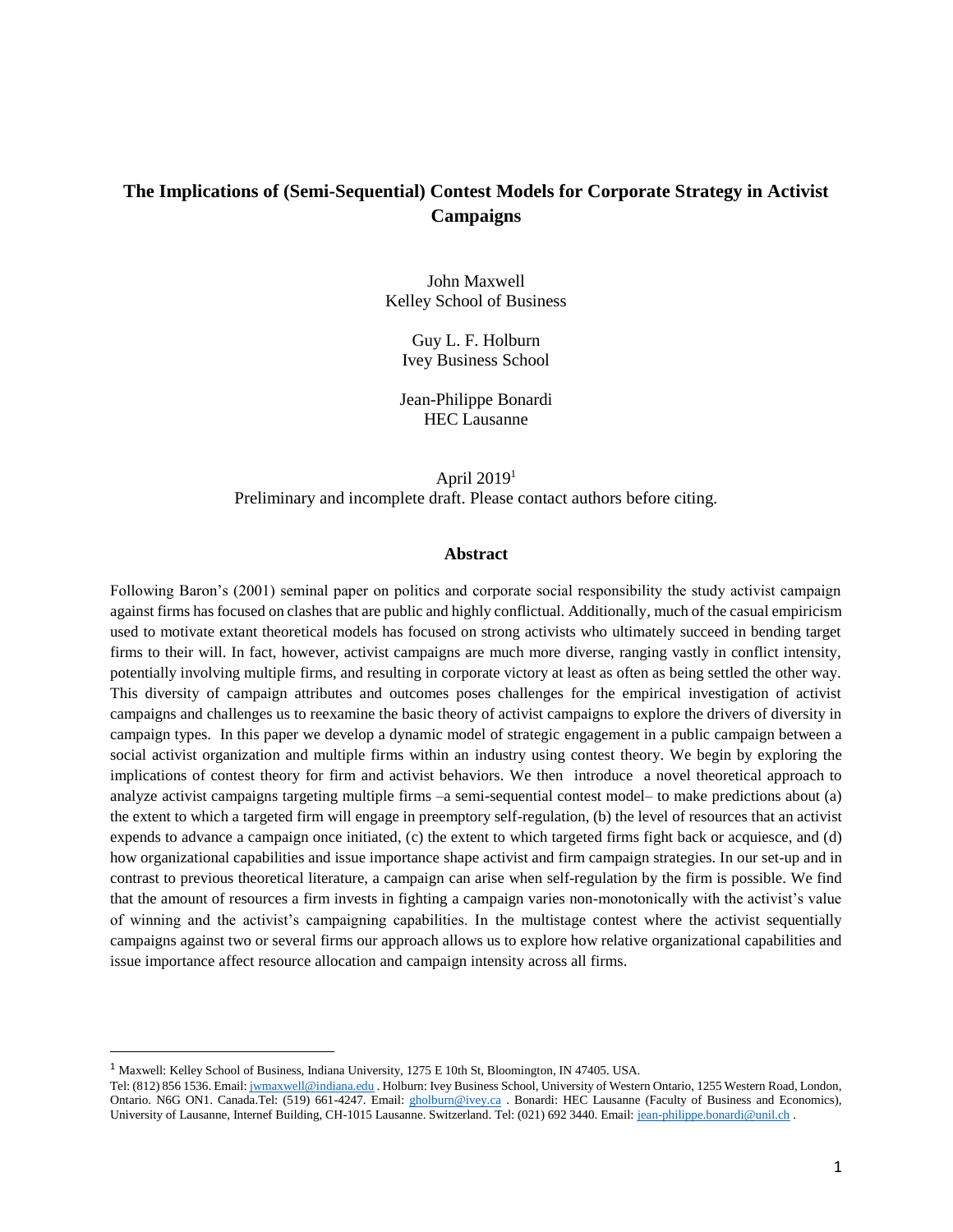*"Resolute Forest Products is fighting back against years of attacks on its forestry practices by launching a publicity campaign that counters what it says are inaccurate allegations from environmental groups Greenpeace and ForestEthics."<sup>2</sup>*

*"behind the scenes, [Royal Bank of Canada] has been waging its own intelligence and opinion battle ... The bank began disputing RAN's calculations of its involvement in the oil sands as "unconventional math", calling the group "imported activists", listing the environmental accolades RBC has collected and arguing for a "balanced approach"'.<sup>3</sup>*

*"China Resources Holdings has refused to accept an open letter from former journalist and self-declared shareholder activist Li Jianjun calling for the state-backed conglomerate's new chairman Fu Yuning to cancel its power unit's three coal investment deals…" 4*

### **1. Introduction**

In the area of Non-Market strategy activist campaigns are often characterized as highly confrontational interactions in which activists attempt to sully the reputation of firms through demonstration and negative information campaigns, or inflict direct harm through the organization of consumer boycotts. Well known examples focus on how activists have been successful at exacting the corporate change they desire from their targets (e.g., RAN vs Citigroup, RAN vs Home Depot, Greenpeace vs Shell Oil etc.). Yet, as a matter of fact a large number of confrontations between activist groups and corporations are not particularly confrontational and illicit little to no overt confrontational action on the part of target firm. On the one hand activists are often ignored –King (2008) found that 72% of firms did not concede to activist demands, at least as evidenced by media reports, implying broad spread resistance, though *how* firms resist is not explored– and on the other hand firms may take quick action to placate their opponent –Baron and Yurday (2004) note that following Citigroup's acquiescence to RAN's demands concerning Project Finance funding, several of Citigroup's competitors quickly acquiesced. This large variety of types of interactions and leading to distinct and opposite outcomes poses a considerable challenge to the empirical study of activist campaigns. For example it is not easy to test whether a given firm or managerial attribute makes a firm more or less likely to "fight hard" in a campaign when its resistance choice may be affected by the attributes of the activist it faces, and my even be, for a given activist type, non-linear.

Research in strategic management on the impact of activist organizations has argued that at-risk firms will often attempt to forestall such campaigns by self-regulating corporate behaviors that are the target of activist attention, enabling both parties to avoid the costs associated with a campaign (Baron and Diermeier, 2007; Lenox and Easley, 2009). In this line of research, activist campaigns are generally not predicted to occur in equilibrium, and the focus of analysis follows the larger literature on the strategic preemption of costly threats posed by legislators, regulators or civil society (Maxwell et al., 2000; Fleckinger and Glachant, 2011). Yet, as noted by Baron (2001) in his seminal paper on private politics and corporate social responsibility, firms may not always be able to out-maneuver campaign launches since focal issues can be unpredictable and, additionally, activist groups may seek the publicity that surprise attacks generate (also noted by Deegan, 2001). Additionally some firms may decide to eschew efforts to avoid activist campaigns if they deem activist demands as overly costly relative to the likely success of the campaign.

 $\overline{a}$ 

<sup>2</sup> Canadian Press, August 7, 2015

<sup>3</sup> Best, P. *A Hostile Climate.* MacLean's magazine, January 14, 2010.

<sup>4</sup> South China Morning Post, July 5, 2014.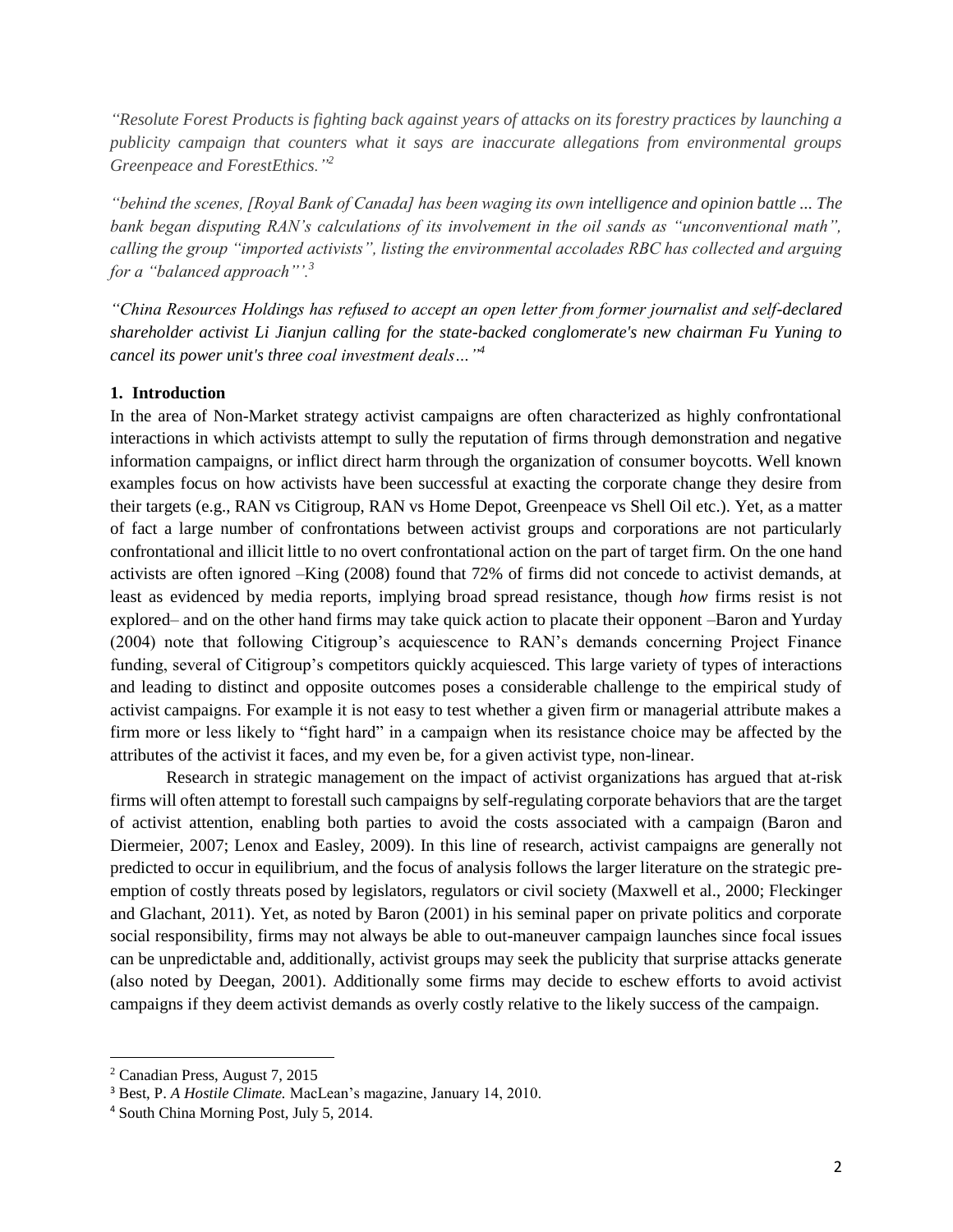The frequency and variety of activist campaigns against firms suggests the need to explore in greater depth the theory of activist-firm and activist-industry interactions to guide empirical work in the area. In this paper we contribute to nonmarket strategy research by using the contest approach to studying activist campaigns with a specific focus on the empirical predictions arising from this approach. Targeted firms' response strategies *after* the initiation of an activist campaign, a topic that has received little attention in the strategy literature (King & Soule, 2007). We focus specifically on explaining the level of resources that firms and activists devote to a campaign, rather than the specific tactics deployed (which will depend on the context), and the likelihood of success. Resisting a campaign provides an opportunity for firms to prevail against the activist organization and to win the support of various stakeholders – potentially stymying consumer or other boycotts – thereby avoiding the need to agree to costly demands.

Recognizing that a firm and activist strategies are interdependent we also examine the resources that activists themselves devote to organizing and implementing a campaign. Activists can vary a campaign's resources, for example according to the number of supporters that are mobilized, the number of geographic locations in which action occurs, the range of audiences targeted, the scope of media communications activities, and expenditures on external experts. By explicitly incorporating the activist's campaign resource strategy into our analysis, we are able to derive empirical predictions about both the firm's optimal response *and* the activist's optimal resources, and the underlying factors that shape the resource intensity of a campaign.

Later in our analysis we study activist-industry interactions using a novel theoretical approach  $-$  a semi-sequential contest model – that has not been utilized to date in nonmarket strategy research, to develop new insights into strategic interactions between firms and activists in the context of a campaign, and to develop testable predictions. Contest models have been applied in a broad variety of social science settings to examine strategies where actors exert effort to compete for a prize that is awarded based on rank outcome, rather than just resource level *per se*, and where there is a random element – in addition to resources – that influences an actor's likelihood of winning (Konrad, 2007, 2009). Examples include military conflict (Hirschleifer, 2000), sports tournaments (Syzmanski, 2003), and court room litigation (Hirschleifer and Osborne, 2001). In management research, contest models have been used in analyses of CEO pay dispersion, innovation contests, and franchising outcomes (Connelly, Tihanyi, Crook and Gangloff, 2014).

With respect to activist campaigns Baron (2001) implements contest models to explore nonsequential activist campaigns against a firm or industry. Baron summarizes the basic predictions of contest model with a particular emphasis on issue saliency, which can be thought of as a component of the relative efficiency of the firm and activist campaign resources. We will explore below. In his industry model, the focus is on the issue of free-riding as firms attempt to rely on the efforts of others in winning the campaign against the activist. It is interesting to note that we show, in our model, that firms would like to pool information that might raise probabilities of fighting an activist since there exists positive externalities associated with any one firm winning, given the semi-sequential nature of the model.

The contest approach is an especially applicable modeling technology for studying firm-activist strategies during a campaign since a campaign is essentially a contest between the two actors to motivate key decision makers to take actions in their favor. The decision-makers may hold key positions within a firm, may constitute an influential set of consumers, or may represent the balance of public sentiment which could bring pressure on the firm in any number of ways, such as sales and recruiting, to act or not to act on the activist's desires depending on the outcome of the contest. The contest technology provides a method for analyzing the amount of resources that firms and activists expend, as well as central factors such as organizational capabilities that shape actor effort and the likelihood that an actor will win the contest. In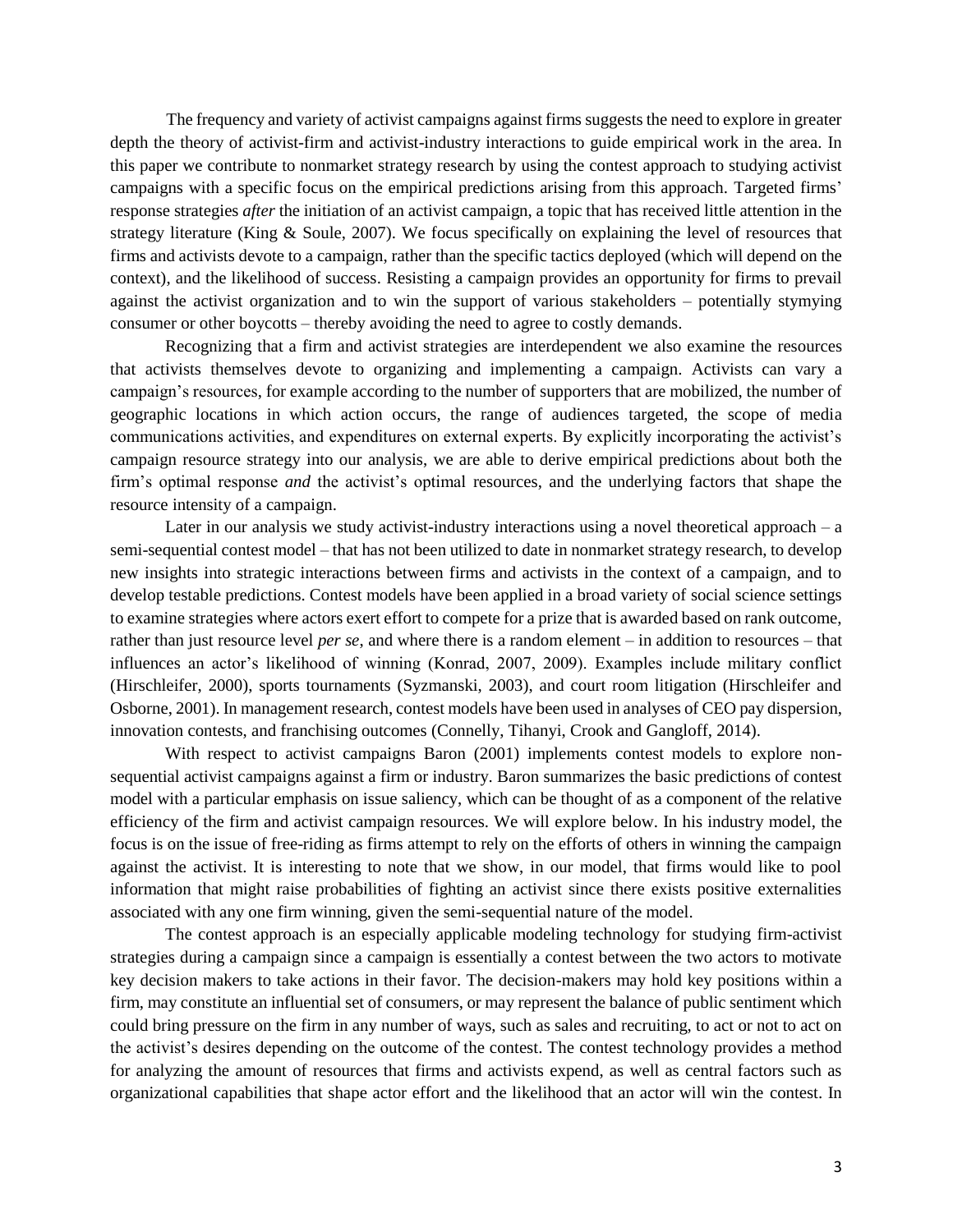addition, the probabilistic nature of contest models incorporates the impact that unpredictable factors, such as exogenous shifts in public sentiment, can have in determining outcomes.

In the next section, to fix ideas before we present our semi-sequential model, we develop a single period contest model of a campaign between a firm and an activist organization, and develop predictions about the resources that each side expends. Since activists often seek to change the behavior of an entire industry rather than just a single firm, we then extend the model by introducing a second period and a second firm which the activist may target after the first period. The dynamic model, in which the activist sequentially targets multiple firms, yields new insights into how competitive market forces between firms within an industry, and how the relative abilities of firms to counter activist pressures, affect a firm's resistance efforts.

Within our single period model, we make several observations and explore their implications for empirical work. First, an important benefit of the contest model approach is that we are able to derive theoretically-motivated predictions about firms' strategic responses when targeted by an activist campaign, specifically the extent to which firms choose to fight back in a bid to win the campaign. By contrast, existing models of activist campaigns tend to treat firm responses as exogenous parameters, (e.g. Baron and Diermeier, 2007), ignoring the endogenous nature of resistance. In Baron and Diermeier's model, for instance, firms are assumed to be either 'intransigent' or else 'responsive' when targeted, whereas in our model we derive the degree of intransigence as equilibrium behavior under specified conditions.

Second, the 'macrotechnology' of the contest model explicitly identifies fundamental determinants of firm and activist strategy, such as the cost of campaign resources, the value to each side of winning, and the organizational capabilities of firms and activists in managing a campaign. We are able to explore the sensitivity of strategy to changes in these parameters, and hence address questions about whether more 'capable' firms and activists tend to fight harder, why seemingly 'weak' activists may choose to target seemingly 'strong' firms, when firms are more likely to ignore activist demands, and how industry structure affects a firm's willingness to resist a campaign. While statistical analyses are outside the scope of this paper, we hope that the model can help guide future empirical research to test our predictions and develop new empirical insights.

Differences between firms and activists in the value of winning, which is easily incorporated into our contest model, is likely to play an important role in the intensity and the outcome of campaigns. Activists, in particular, do not always have equal motivation to win campaigns, depending on whether they were truly at the origin of the campaign or whether this campaign was triggered by other actors such as the media and they had to pick up on it because it was in their area of expertise. Similarly, there are variations in firms' willingness to win campaigns. The value of winning is likely to increase for firms if one of their core products is under attack, if the campaign takes place in a key geographical location or if the firm has a strong brand that could be damaged.

Third, we provide a theoretical explanation for why some activist campaigns against firms are intense battles with significant resource expenditures, while others are minor skirmishes, an overlooked aspect in empirical research, which typically measures campaigns as simple homogenous binary events. Similarly, we explain why, in some cases, players overly invest in fighting the campaign, even though they end up losing it. While the initiation of a campaign is determined by an activist organization, its resource intensity is the product of strategic interaction between both the activist and the firm, and would be a natural topic for empirical analysis in further research. Our model also points to factors that influence how a campaign is likely to end. Two outcomes are possible: either the firm can cease its defensive efforts to resist and agree to cooperate with activist demands –which has been the primary focus of the empirical literature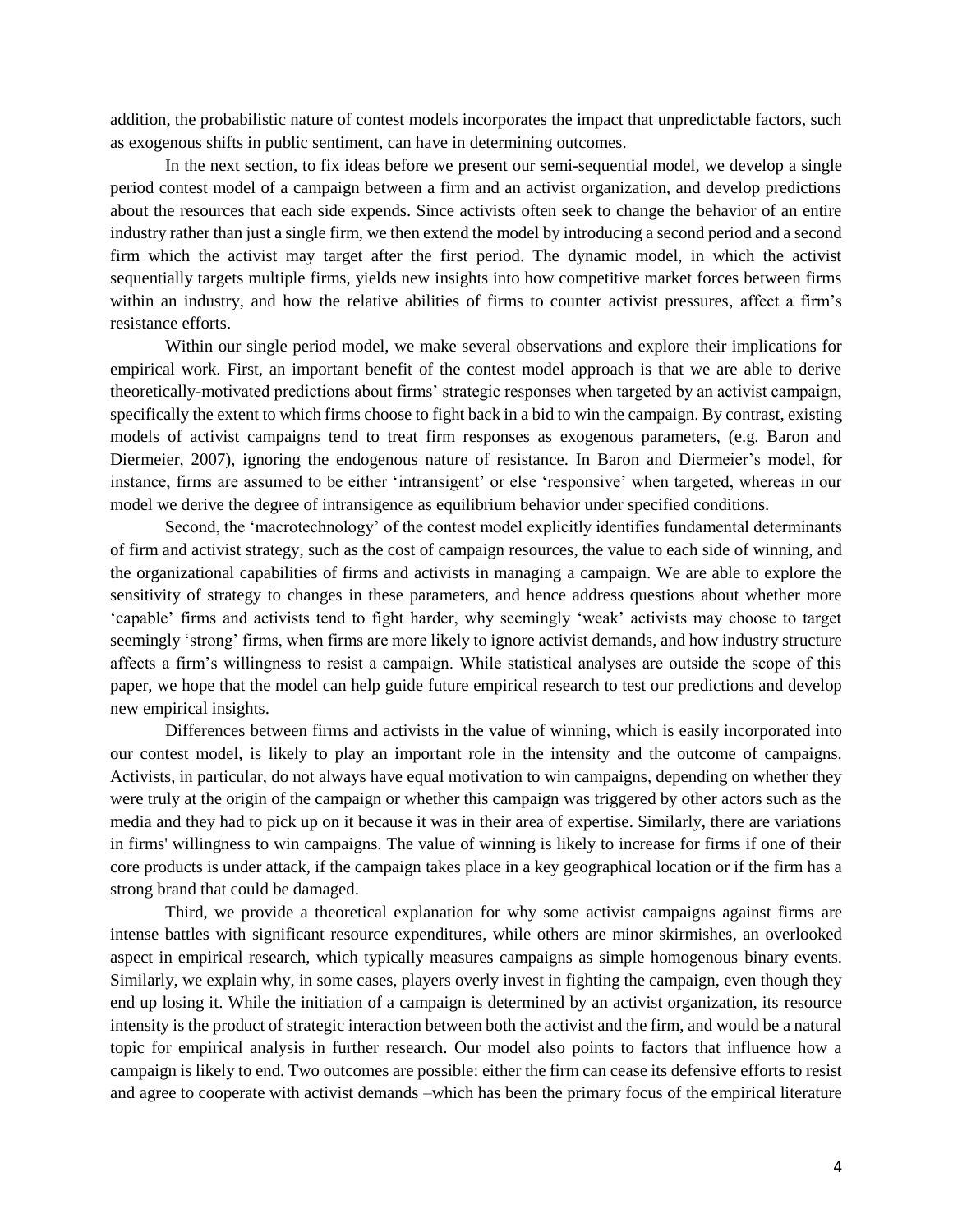to date– or else the activist can stop its offensive campaign and withdraw its demands, which may be harder to observe if activists organizations do not publicly announce their cessation. Both situations happen in reality. Our model provides new insights into the conditions when the firm or the activist are more likely to win a campaign.

Fourth, while the campaign is the focus of our work, we also explore the possibility that a targeted frim may engage in preemptive self-regulation, giving in to activist demands without a fight. Unlike the current literature, we find that a perfectly rational firm may eschew self-regulation in favor of a campaign if the activist's demands are deemed to be too high. In general we find that campaigns result when the activist or the firm, or both, derive reputational benefits from engaging in the campaign. This may explain why campaigns often receive publicity while at the same time their use appears to be rare.

Finally, our extension of the basic model to multiple period provides insights that have not been previously noted in the literature. Specifically we explore how the attributes of future campaigns spill over to affect current ones. We also find that firms in an industry have incentive to share their knowledge in fighting activists even though they are rivals in the market place.

The remainder of the paper is presented as follows. In section 2 we discuss the current literature as it applies to firm- activist corporate campaigns and discuss where our firm fits within the literature. In section 3 we present a single period model of a corporate campaign and explore its implications for firm and activist behavior and the probability of winning. In section 4 we examine a targeted firm's decision to engage in self-regulation and in section 5 we extend the model to multiple periods and obtain predictions about firm and activist behavior as the activist targets multiple firms. In the final section we offer conclusions and discuss avenues for future research.

### **2. Corporate Responses to Activist Campaigns**

Much of the research on corporate strategies for dealing with activist campaigns has focused on strategic pre-emption as a mechanism for mitigating negative impacts on firm performance (Baron, 2014, 2016; Baron and Deirmeier, 2007; Lenox and Eesley, 2006). In the canonical model, activists threaten to harm a firm, for example by organizing a consumer boycott campaign, if the firm does not comply with demands to change specified operating practices. Since inflicting harm is costly for the activist, and the harm itself is costly for the firm, the firm may be able to prevent an activist campaign from occurring by strategically self-regulating its operations ex ante, depending on the cost of such moderation. In the extreme case, firms may avoid becoming targets by not investing in economically attractive geographic markets where activist groups are especially prevalent or organized (Yue, Rao, and Ingram, 2013). Firms that are most at risk of being targeted are those that are believed to be more likely to acquiesce should a campaign occur – so called 'soft targets' – since activists can extract larger concessions by credibly threatening to initiate a campaign. 'Hard targets', firms that are believed to be unyielding to activist demands should a campaign occur, have a lower risk of being targeted and undertake less self-regulation. Some models also make assumptions about the types of activists ('radical' versus 'moderate') and their willingness to launch campaigns against firms (Baron, 2016). While activist campaigns are generally out-of-equilibrium events in this strand of the literature, the assumptions about the distribution of firm types and how they would respond in the instance of a campaign – that is, whether they would resist or acquiesce – are important in determining the extent to which firms self-regulate so as to pre-empt activist attention.

Empirical research on self-regulation and pre-emption provides some support for this targeting thesis. Gupta and Innes (2011), for instance, find that soft firms, as measured by KLD strengths for social responsibility –are more likely to be targeted by activist-initiated boycotts and proxy resolutions than hard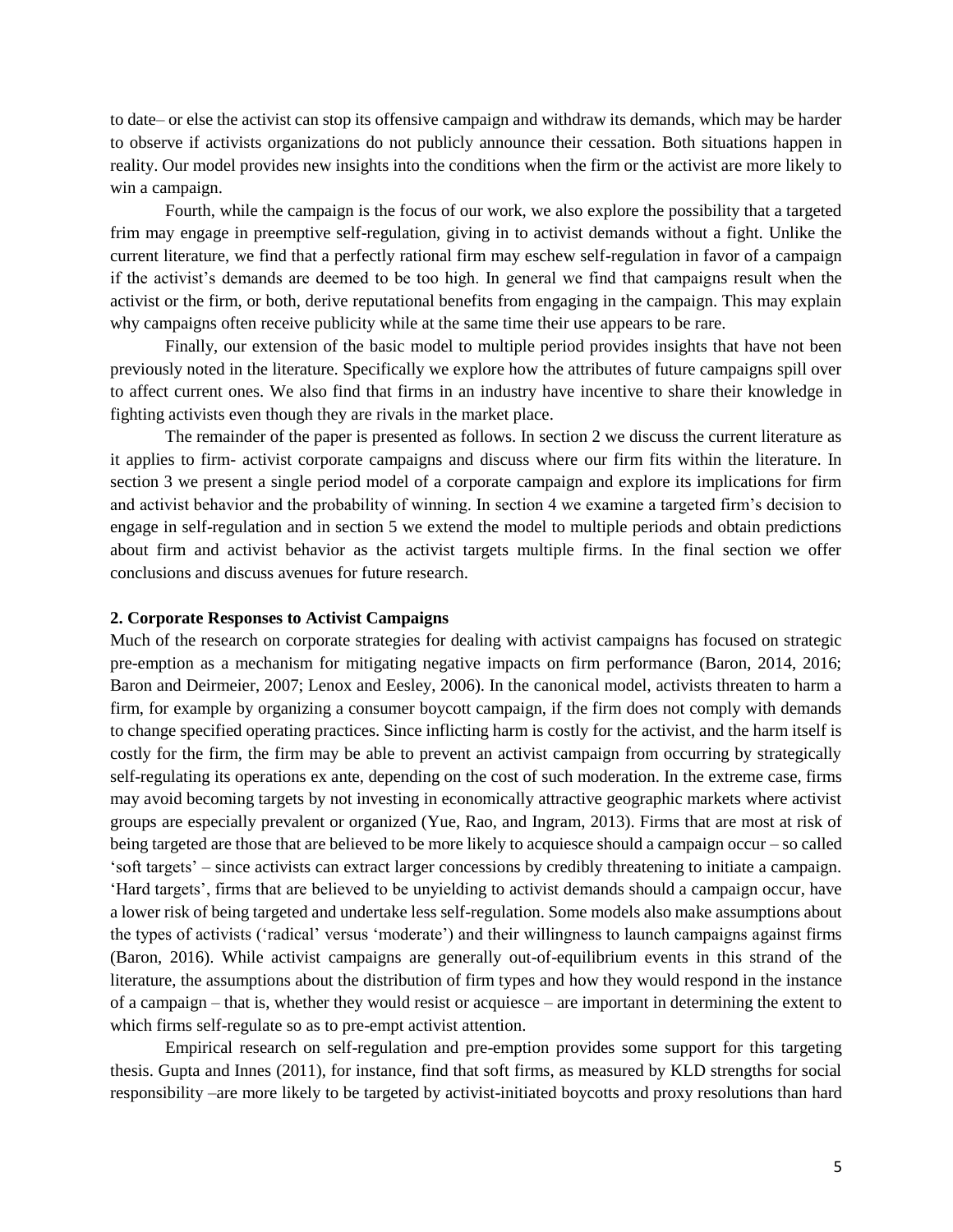firms, as measured by KLD concerns. Similarly, Amer and Bonardi (2017) show that firms that are recalcitrant are less frequently targeted by activists and media, and tend to self-regulate less than soft firms.

Since the emphasis in this literature is on ex ante strategic maneuvering between firms and activists prior to a potential campaign – with the goal of pre-emption – questions of how firms and activists interact in the context of an actual campaign, and what factors shape strategies and outcomes, have generally been overlooked. In part, this reflects an implicit assumption in the theoretical literature that firms generally cannot win orchestrated activist campaigns, making avoidance the best approach for dealing with activists ex ante, or else timely acquiescence ex post.

A complementary line of empirical research, however, has recently begun to examine the tactics that firms use to respond when confronted with an activist campaign, motivated by the observation that resistance is often a more typical reaction than acquiescence when large firms deal with activist campaigns. The focus of this research has largely been on the degree to which specific defensive tactics have been used by the firms under study. McDonnell and King (2013), for example, argue that firms increase 'pro-social' claims – statements about their positive social actions – after a boycott is announced in order to contradict activist claims of negative impacts and to maintain the support of relevant stakeholders. Media attention to a boycott is argued to further motivate firms to make more pro-social claims, for example through press releases, though firms with stronger existing public reputations exhibit a 'halo' effect that reduces their need to rely on pro-social claims in response to crisis events. <sup>5</sup>Walker (2012, 2014) finds some evidence that firms, especially in publicly visible industries such as telecoms and media, hire public relations consultants to organize pro-corporate grassroots campaigns as a means of shaping public opinion on salient issues.

While these studies provide insights into the intensity of some of the tactics that firms use to resist activist campaigns, they are unable to provide general insights into the strategies that firms pursue to win them. This deficiency is driven by the fact that existing studies on private politics treat activists as homogenous across conflicts and focus on how resistance changes with firm characteristics or media coverage. Case studies and qualitative research has shown that activist groups are strategic in their approach to campaigns and vary in focus and campaign abilities.<sup>6</sup> Taking this into account, we model fully rational players (firms and an activist) engaging in a campaign in which their optimally chosen strategies lead to a positive probability of winning. The strategies in a firm-activist engagement depend upon own and rival abilities influence key decision makers with its campaign, and what is at stake for each player. From this standpoint, our model is complementary to Rowley and Moldoveanu (2003) or den Hond and de Bakker (2007), who argue that activists are heterogeneous organizations that behave differently, based on various intrinsic characteristics, during campaigns.

#### **3. Contest Model of Campaign between Activist and Firm**

 $\overline{a}$ 

As we have noted, at its core, an activist campaign is a contest to win over a key decision maker. As such it is natural to use the technology of a contest model to think about an activist campaign. Contest models highlight the inter dependence between player strategies. The focus is on the level of resources or effort players devote to a conflict, rather than on specific tactics used in the battle. As such contest models have been used to study numerous conflicts including military, athletic, political, managerial, and many more. The strategies we consider are the level of resources the firm and activist devote to the campaign. For the firm these resources may include both fiscal (e.g., hiring a public relations firm or other consultants, offering price discounts to maintain sales) and managerial resources (tasking individuals within the firm to deal with

<sup>5</sup> Abito et al. (2015) formally model organizational reputation and diminishing returns from reputation.

<sup>6</sup> Need to reference the RAN case and Maybe another, also the Spar paper or some others that describe activists.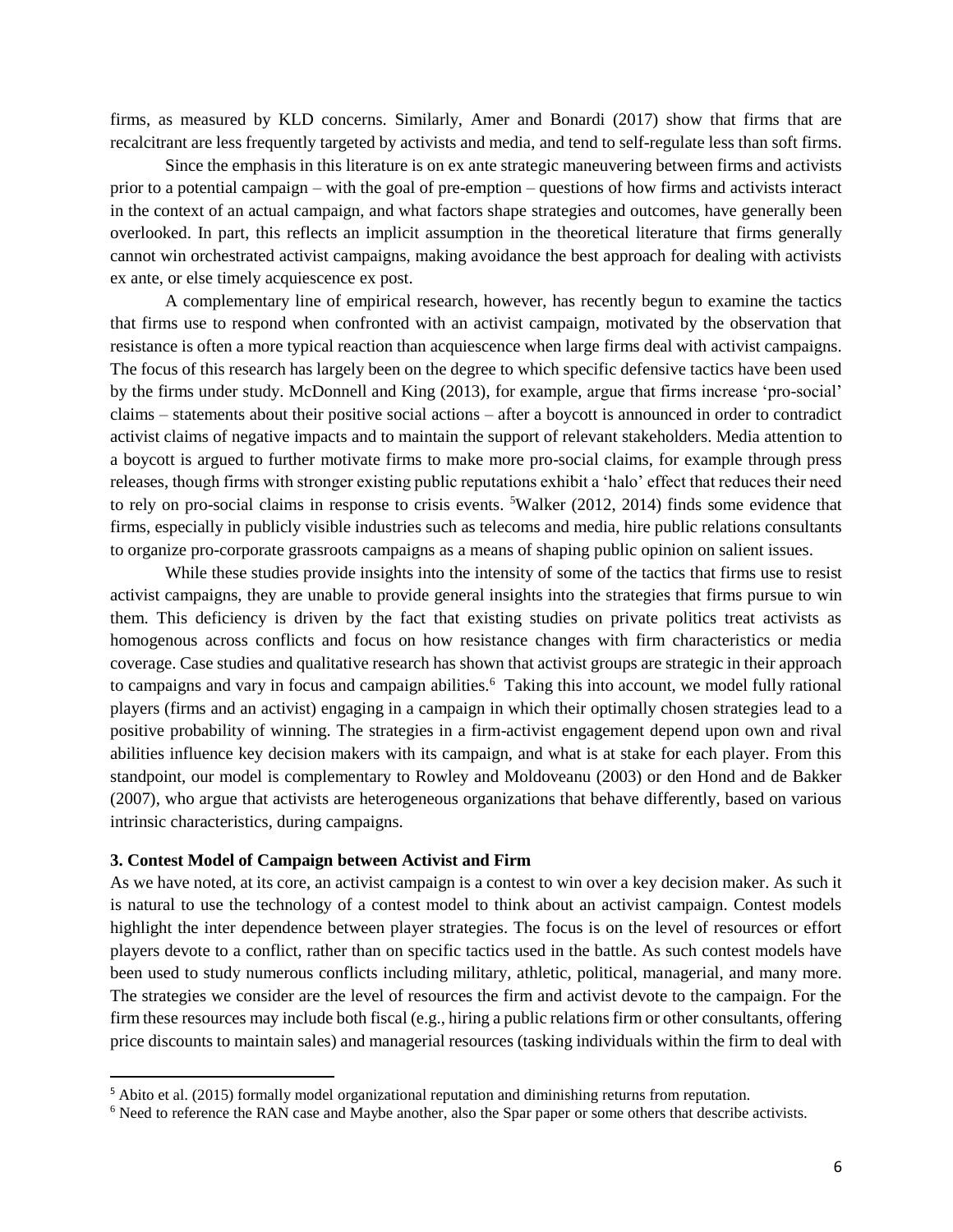various aspects of the campaign). A more resource intensive campaign represents a greater deviation from business as usual for the firm. We are interested in examining both firm and activist attributes that affects the resource choice strategy of each player. We first explain how we model an activist campaign using the technology of contests. We then examine both the firm and the activists optimal resource allocation behavior. Finally we examine the equilibrium resource allocation strategies, how they vary with the model's key parameters and the resulting implications for activist and firm campaign behavior.

#### **3.1 Single Period Campaign**

 $\overline{a}$ 

In the single period campaign model, an activist organization targets a firm with a demand that it cease a business practice deemed to be harmful. Let  $\alpha$  denote the level of resources the activist expends on the campaign – for instance with the aim of damaging the firm's reputation or encouraging consumers to boycott the firm – and  $f$  the amount of resources the firm devotes to resisting or countering the activist through its own nonmarket actions, such as communicating its own position through the media or questioning the legitimacy of the activist. Note that while campaign tactics may vary depending on the specifics of a given campaign, we view the key strategic decision as determining the level of resources devoted to the campaign.<sup>7</sup>

We denote  $p$  as the probability that the activist wins the campaign, which triggers the firm's compliance with the activist's demand. Consistent with the contest model literature, we assume that the probability  $p$  is determined by the 'contest success function', which specifies how players' efforts influence the likelihood of winning the contest:

$$
p = \frac{\sigma h(a)}{\sigma h(a) + h(f)},\tag{1}
$$

In this Tullock form of the contest success function (Konrad, 2009; Tullock, 1980), a player's probability of winning is determined, in part, by its share of total resources expended by both players in the campaign.<sup>8</sup> The function  $h(x)$  translates players' resource decisions,  $x = \{a, f\}$ , into measures of campaign influence. We assume that the more resources a player devotes to the campaign the greater, ceteris paribus, is the likelihood of winning.<sup>9</sup> Mathematically,  $h(x)$  is increasing in  $x$  for  $x = \{a, f\}$ . Since  $\sigma > 0$  (see below) it follows that each player's likelihood of winning the contest is rising in its own level of resources and falling in its rival's level of resources. We assume further that expenditures of campaign resources exhibit diminishing marginal returns, i.e.,  $\frac{\partial^2 p}{\partial x^2}$  $\frac{\partial^2 p}{\partial a^2}$ <0 for, and  $\frac{\partial^2 p}{\partial f^2}$  $\frac{\partial^2 p}{\partial f^2}$ >0 for *a*, *f* > 0.<sup>10</sup>

The parameter  $\sigma > 0$  represents the relative effectiveness of the activist's campaign resources compared to the firm's, i.e. in increasing the likelihood of winning the campaign. If  $\sigma > 1$  then the activist

<sup>7</sup> For example an activist may stage "die-ins" where volunteers appear to die after drinking contaminated water when there is abundant local media to cover the event, whereas they may organize guest speakers and solicit email sign-ups to garner future support where media may not be present and/or where participants' voices may be particularly relevant. Nevertheless the key decision is how much effort or resources to put into these tactics.

<sup>&</sup>lt;sup>8</sup> There are many variants of the contest success function designed to highlight various aspects of competition. We choose the simplest form that allows us to study the impact of player heterogeneities. We use the ratio form of the contest success function which is the most common form utilized in the contest literature (Baik, 1994; Konrad, 2009). The ratio form models contest outcomes as a function of the relative differences between players, which is especially appropriate for an activist campaign where an activist organization and firm may have significant differences in resources, motivations, and capabilities.

<sup>&</sup>lt;sup>9</sup> If  $h(0) = 0$ , we define  $p = 0$ . That is, if neither player devotes effort to the campaign then the firm will not abandon the practice the activist deems harmful.

<sup>&</sup>lt;sup>10</sup> Specifically these conditions are  $h''(a)(\sigma h(a) + h(f)) < 2\sigma(h'(a))^2$  and  $h''(f)(\sigma h(a) + h(f)) < 2\sigma(h'(f))^2$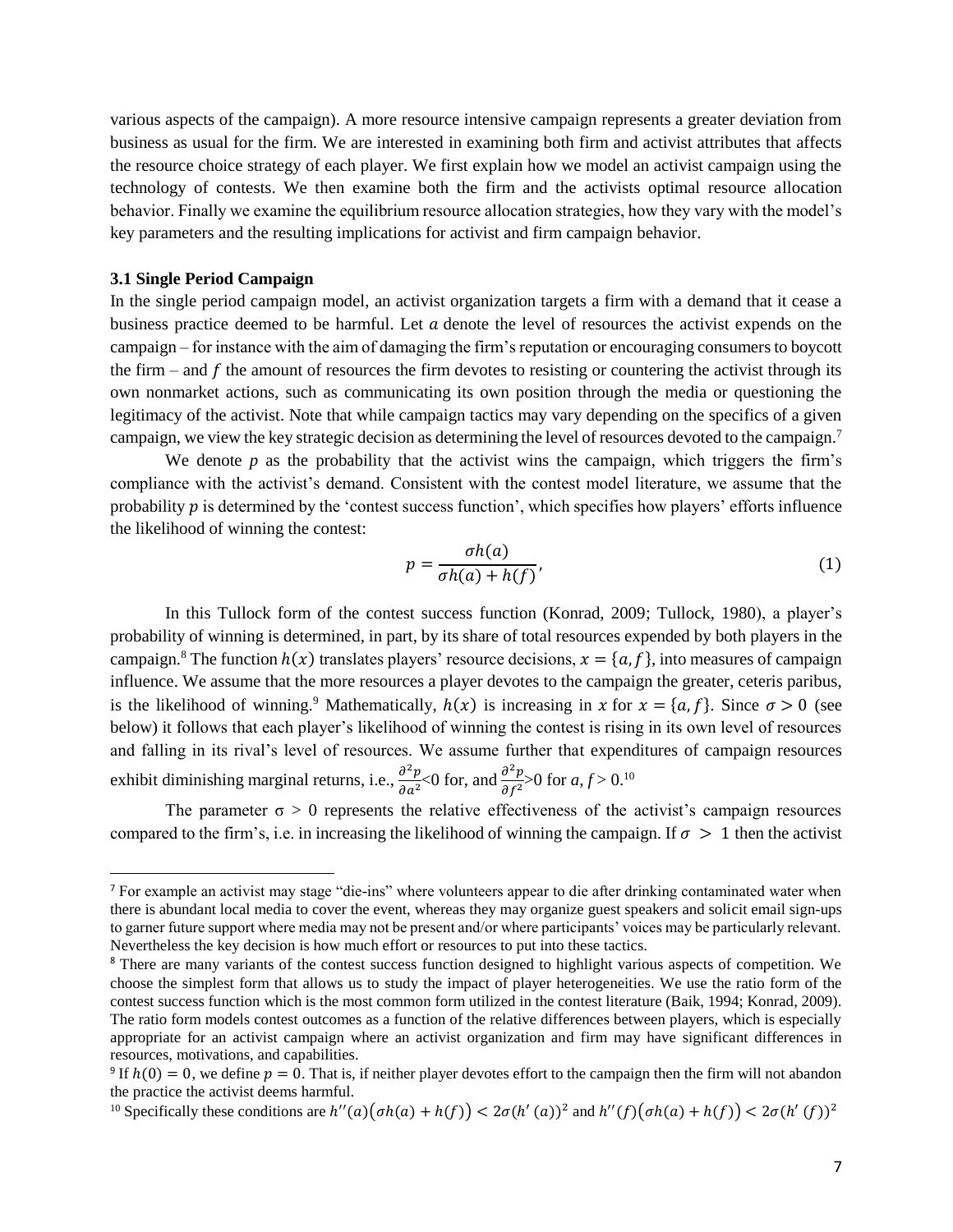is more effective than the firm at marshaling resources towards influencing the campaign outcome in its favor. In this case, if both the firm and the activist were to devote the same levels of resources to the campaign, the activist would have a greater than 50 percent probability of winning. If  $\sigma < 1$  then the activist is less effective at campaigning than the firm. $11$ 

Using equation (1) we can trace out the line of  $a - f$  combinations where the firm and activist have equal probabilities of winning, defined by  $\sigma h(a) = h(f)$ . This line will serve as a useful reference in explaining frim and activist behavior. We refer to it as the '50-50' line. It is upward sloping in  $(a, f)$ -space with the slope determined by  $\sigma$  and  $h(.)$ . Above the line, the firm has a greater probability of winning the contest, while below the line the opposite case holds. We refer to the player with the higher (lower) probability of winning as the 'favourite' ('underdog').

The firm's valuation of winning the campaign,  $v$ , includes the cost savings of not altering its practices and operations as demanded by the activist net of any long terms costs imposed on the firm arising from the campaign. We relate the valuations of each player for winning the campaign with a single parameter,  $\alpha > 0$ , so that the activist's valuation is  $\alpha v$ . Hence,  $\alpha > 1$  means that the activist places a higher value on winning the campaign than does the firm, while  $\alpha < 1$  represents the opposite case. We can view  $\alpha$  as a measure of relative motivation. That is, if  $\alpha > 1$  the activist is more motivated to win the campaign than the firm. $12$ 

We have now covered the elements of an activist campaign that characterize it as a contest. Namely, both the activist and the firm devote resources to the campaign in an attempt to win. Upon winning, each player receives a prize that he or she may value differently. Finally, our contest success function translates the level of resources each player devotes to the campaign into a probability of victory. The outcome is assumed to be probabilistic in order to capture the inherent uncertainty in competitive scenarios. For example, while key stakeholders may be sympathetic to an activist's campaign, an external event such as a war or a terrorist attack may distract media attention from the issue, releasing pressure on the firm. Similarly, newly discovered scientific information may raise the public's desire for a firm to cease resisting the activist's demands.

#### **3.2 Activist and Firm Resource Allocation Strategies**

 $\overline{a}$ 

We assume that the firm and activist each maximize their expected payoff from engaging in the campaign. Payoffs for the activist and the firm, respectively, are

$$
\pi_a = p\alpha v - a \text{ and } \pi_f = (1 - p)v - f,\tag{2}
$$

<sup>&</sup>lt;sup>11</sup> There are several ways by which campaign capabilities could be measured empirically, for instance through observing past experience (counts of prior campaigns), the existence of a crisis management department, or the professional expertise of senior management. An example of a firm that appeared to have weak campaign capabilities compared to the activist was Findus (a frozen food product company) in the European horsemeat scandal. See The Guardian, Findus criticized for its handling of horsemeat crisis, February 8, 2013.

 $12$  Note that one can also try to evaluate empirically the importance of the campaign for the activist. One way to measure this would be to assess whether the activist is mostly a single issue-activist (in which case, if the campaign is on this issue, it should be of great importance) or a multi issue activist. Note that even in the case of multi-issues activist, such as Greenpeace, there is always more of a focus on one issue. For Greenpeace, the key issue is clearly climate change. Data on what they raised money for (which issue) could also be a way to measure the importance of a campaign for a specific activist.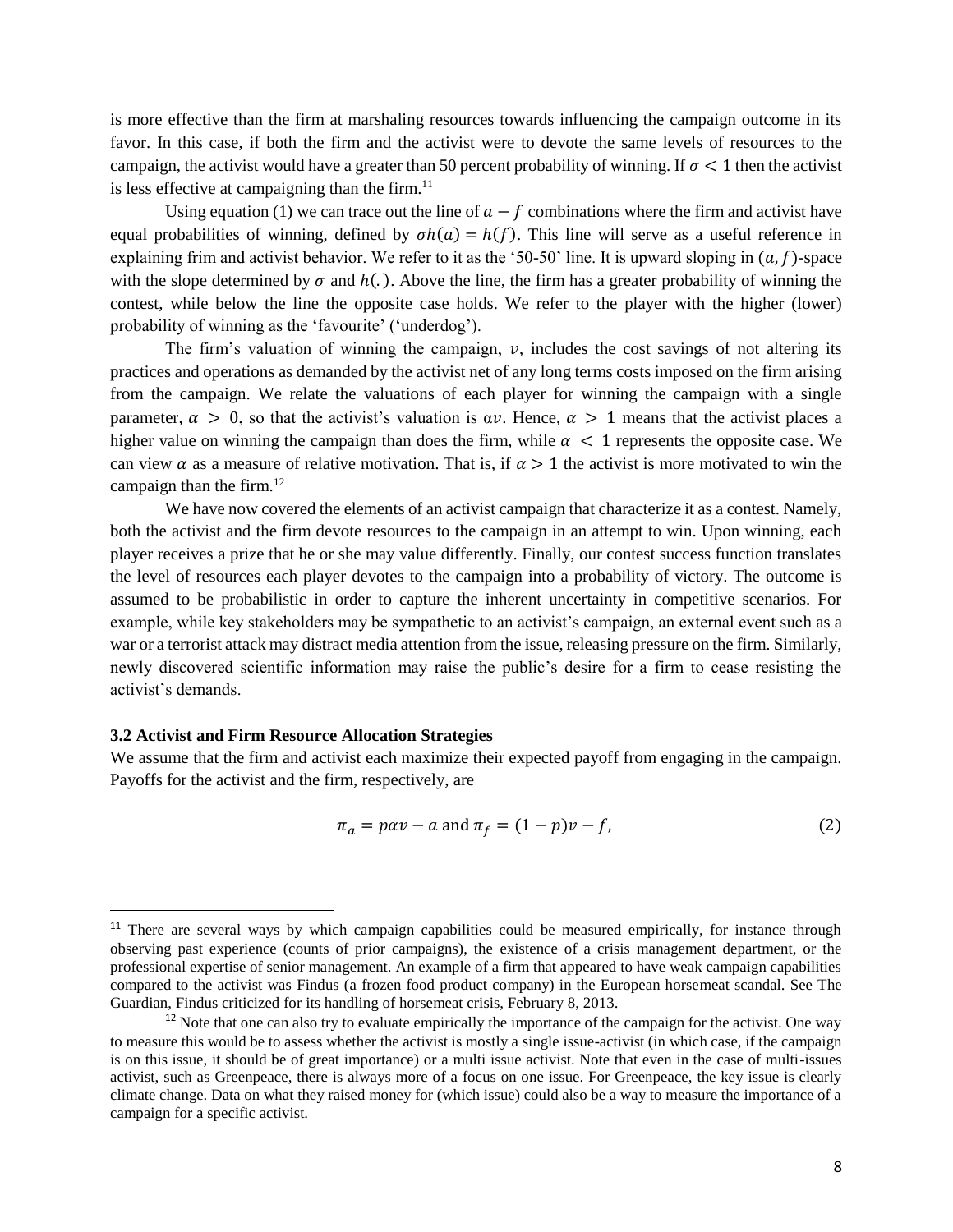where that the marginal cost of resources for each player is one.<sup>13</sup> The optimal choices of *a* and *f* are defined by the first order conditions:

$$
\frac{\partial \pi_a}{\partial a} = \frac{\sigma \alpha v h'(a) h(f)}{\left(\sigma h(a) + h(f)\right)^2} - 1 = 0
$$
\n(3)

and

$$
\frac{\partial \pi_f}{\partial f} = \frac{\sigma v h'(f) h(a)}{\left(\sigma h(a) + h(f)\right)^2} - 1 = 0.14\tag{4}
$$

Rearranging the first order conditions yields the reaction functions of each player in the campaign. The reaction function of the activist,  $a = r_a(f)$ , provides the optimal amount of resources, *a*, the activist will expend on the campaign for any given level of expected firm resistance, *f*. Since the activist's choice is optimal it must be the case that

$$
(\sigma \alpha v h'(a)h(f)) = (\sigma h(a) + h(f))^2
$$
\n(5)

at each point along the activist's reaction function. Similarly, the firm's reaction function,  $f = r<sub>f</sub>(a)$ , is given by

$$
(\sigma v h'(f)h(a)) = (\sigma h(a) + h(f))^2.
$$
 (6)

Straightforward algebra allows us to trace out the reaction functions in  $(a, f)$ –space as illustrated in Figures 1 a and b, where we assume that  $h(0) > 0$ .

To examine the shapes of the reaction functions we observe that the slopes are defined by the following equations:

$$
\frac{\partial r_a(f)}{\partial f} = \frac{\partial^2 \pi_a}{\partial f \partial a} = \left\{ \frac{\alpha v \sigma h'(a) h'(f)}{[\sigma h(a) + h(f)]^3} \right\} (\sigma h(a) - h(f)) \tag{7}
$$

and

 $\ddot{\phantom{a}}$ 

$$
\frac{\partial r_f(a)}{\partial a} = \frac{\partial^2 \pi_f}{\partial a \partial f} = \left\{ \frac{v \sigma h'(a) h'(f)}{[\sigma h(a) + h(f)]^3} \right\} (h(f) - \sigma h(a)) \tag{8}
$$

Given our assumptions that  $h(x)$  and  $h'(x)$  are positive for  $x > 0$ , we can see that the terms in {} in equations (7) and (8) above are positive. This leads to an important insight – that the firm's and activist's reaction functions are not linear but instead are shaped like an inverted-U. The firm's best strategy is not necessarily always to resist more, or to fight back harder, if the activist fights especially aggressively or increases its campaign resources. Instead, it may be optimal for the firm to 'back off' or respond less forcefully. Specifically, we see that when a player is the favorite to win the contest (e.g., when  $\sigma h(a)$ )

<sup>&</sup>lt;sup>13</sup> As long as the players face constant marginal costs it is clear that the expected payoffs could be represented as those given with suitably transformed α and *v*.

 $<sup>14</sup>$  Note that given the conditions in footnote 3, straightforward calculations show that each player's objective function</sup> is strictly concave, and thus second order conditions for a maximizing each objective function are satisfied.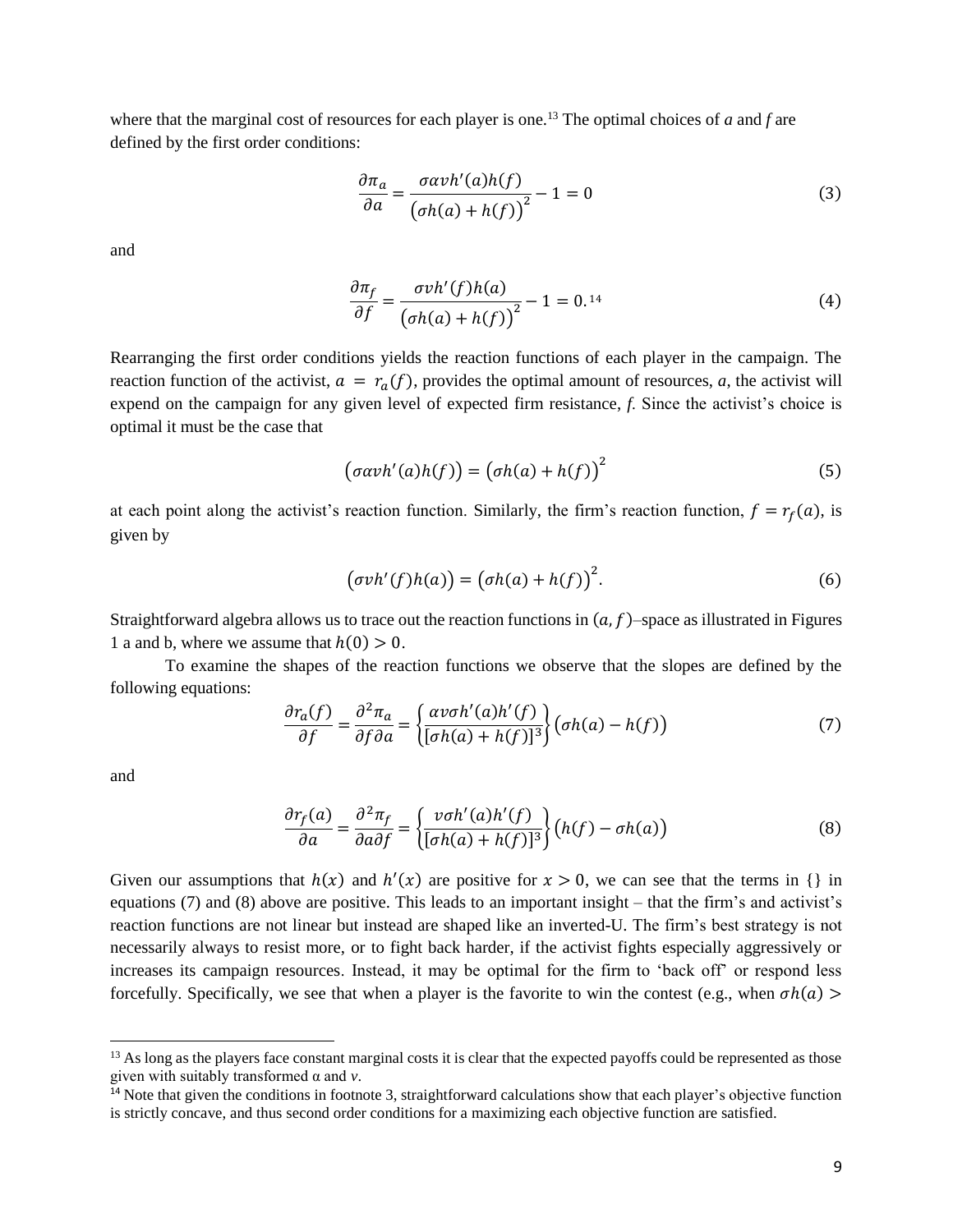$h(f)$  for the activist or when  $\sigma h(a) < h(f)$  for the firm) the player's reaction function is upward sloping, meaning that it pays to raise one's own campaign resources – that is, to fight harder – in response to an increase in the rival's (underdog's) resources. As the underdog continues to raise its campaign resources, however, the marginal benefit to the favorite of increasing its own resources diminishes, since the marginal impact of those resources on the probability of winning the campaign becomes smaller. At the same time the marginal cost of the additional resources is unchanged.

It remains optimal for the favorite to raise its resources in response to an increase in resources by its rival until the point where the players have equal probabilities of winning - formally, an  $(a, f)$ combination located on the 50-50 line. Each player's reaction function peaks at the 50-50 line where the slope is zero.

As rival resources increase beyond the 50-50 line, the favorite now becomes the underdog and its optimal response to an increase in rival resources is to *cut back* on the amount of resources it devotes to the campaign in order to maintain the marginal costs and benefits of the resource allocation. Thus, the reaction function begins to slope downwards. As rival resources continue to rise, the marginal impact an increase in resources becomes more negative and to maintain optimality it is best to reduce the level of resources spent on the campaign. This continues until rival resources are sufficiently high that it is no longer optimal to devote any resources to the campaign since the cost is greater than the expected benefit.



### **3.3 The Campaign Equilibrium**

Next we examine the firm's and activist's equilibrium resource allocation strategies and how they change in response to changes in each players' attributes. The Nash equilibrium occurs at the intersection of the firm's and activist's reaction functions, at which point neither player has an incentive to change its campaign resources given the other player's resource choice. Equating equations (5) and (6) gives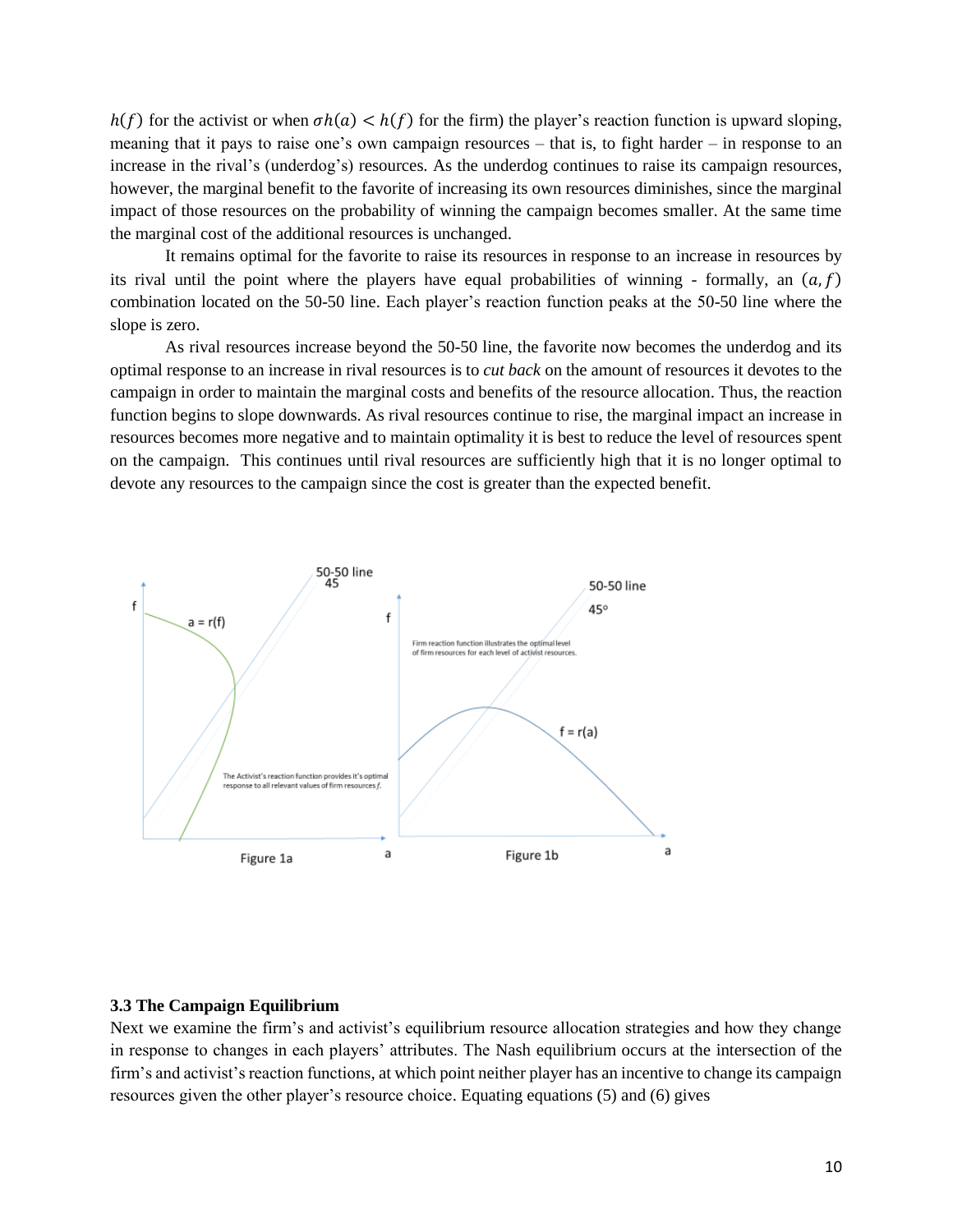$$
(\sigma \alpha v h'(a^*) h(f^*)) = \sigma v h'(f^*) h(a^*)). \tag{9}
$$

where  $a^*$  and  $f^*$  denote the activist's and firm's Nash equilibrium levels of campaign resources. Clearly, for a given functional form of  $h(\cdot)$  the ranges of  $\sigma, \alpha$ , and  $\nu$ , means that various  $(a, f)$  combinations could be Nash equilibria. We can group these potential equilibria into various types as illustrated in figure 2.

Consider first a symmetric campaign in which the firm and activist are equally effective in campaigning ( $\sigma = 1$ ) and have identical valuations of winning ( $\alpha = 1$ ): each side will expend the same optimal level of resources, resulting in an evenly matched campaign. The firm resists in equal measure the activist's prosecution of a campaign in a 'quid pro quo' strategy and the equilibrium will be located on the 45-degree line (equilibrium A in figure 2). Given the symmetry of the two players' characteristics and the two reaction functions, the 50-50 line coincides with the 45-degree line.

#### *Increases in Issue importance*

 $\overline{a}$ 

Next we consider how changes in the model's parameters affect firm and activist behavior as well as the resulting Nash equilibria. We begin by examining changes in the common compoenent of issue importance,  $v$ . Straightforward differentiation of (5) and (6) shows that, holding the choice of rival resources fixed, an increase in  $\nu$  causes each player to increase the amount of resources it devotes to the campaign for each level of rival resources.<sup>15</sup> Thus, the reaction functions shift outward in response to an increase in  $\nu$  as illustrated in Figure 2, most often resulting resulting in a movement from equilibrium A equilibrium B where both the firm and activist to increase their resources.<sup>16</sup> This results in a more resource intensive but still evenly matched battle.<sup>17</sup> Heavily contested campaign battles in which each side devotes significant resources are more likely to be publicly visible and commonly reported in the news media. Such contests tend to feature evenly matched players in which each side faces a similar likelihood of winning.<sup>18</sup> In fact, as we show below, it is possible that in highly asymmetric battles and increase in  $\nu$  can lead to a reduction in resource expenditures by the underdog player. If both the activist and firm attach little importance to a campaign issue, the activist will expend minimal resources and the firm will offer an equivalent *de minimus* response (Equilibrium A as compared to B). These campaigns are likely to be less visible since neither the firm nor the activist expends much due to the lower importance that each attaches to winning, yielding small skirmishes that may end relatively quickly and attract less media attention. In 2013, for instance, the French apparel brand Bonpoint, specialized in luxury children clothes, received mail from activists with a demand to stop using animal fur. For the activists, however, the Bonpoint brand was only a small player compared to other larger brands using animal products, and the criticism was not followed by an intense press

<sup>&</sup>lt;sup>15</sup> An initial glance at equation  $(16)$  might lead the reader to believe that this change has no impact on the equilibrium since v drops out of the equation. Notice however that both f and a are functions of  $v$ , which we can see by observing equations (5) and (6).

<sup>&</sup>lt;sup>16</sup> Notice that in figure 2 the reaction functions are drawn under the assumption that  $h(0) = 0$ . In this reaction functions featuring a higher  $\nu$  will still emanate from the origin.

 $17$  It is clear that the new equilibrium will be located at B on the 45-degree line since the change in y does not affect the symmetry of the players. In general players will fight harder at the new equilibrium although the ratio of their resources will not be identical after the increase in  $\nu$ .

<sup>&</sup>lt;sup>18</sup> While our model does not explicitly model timing of players' actions, it is plausible that it takes longer to deploy a larger amount of resources. Hence, it is reasonable to assume that a campaign such as equilibrium B may last longer than a campaign at equilibrium A.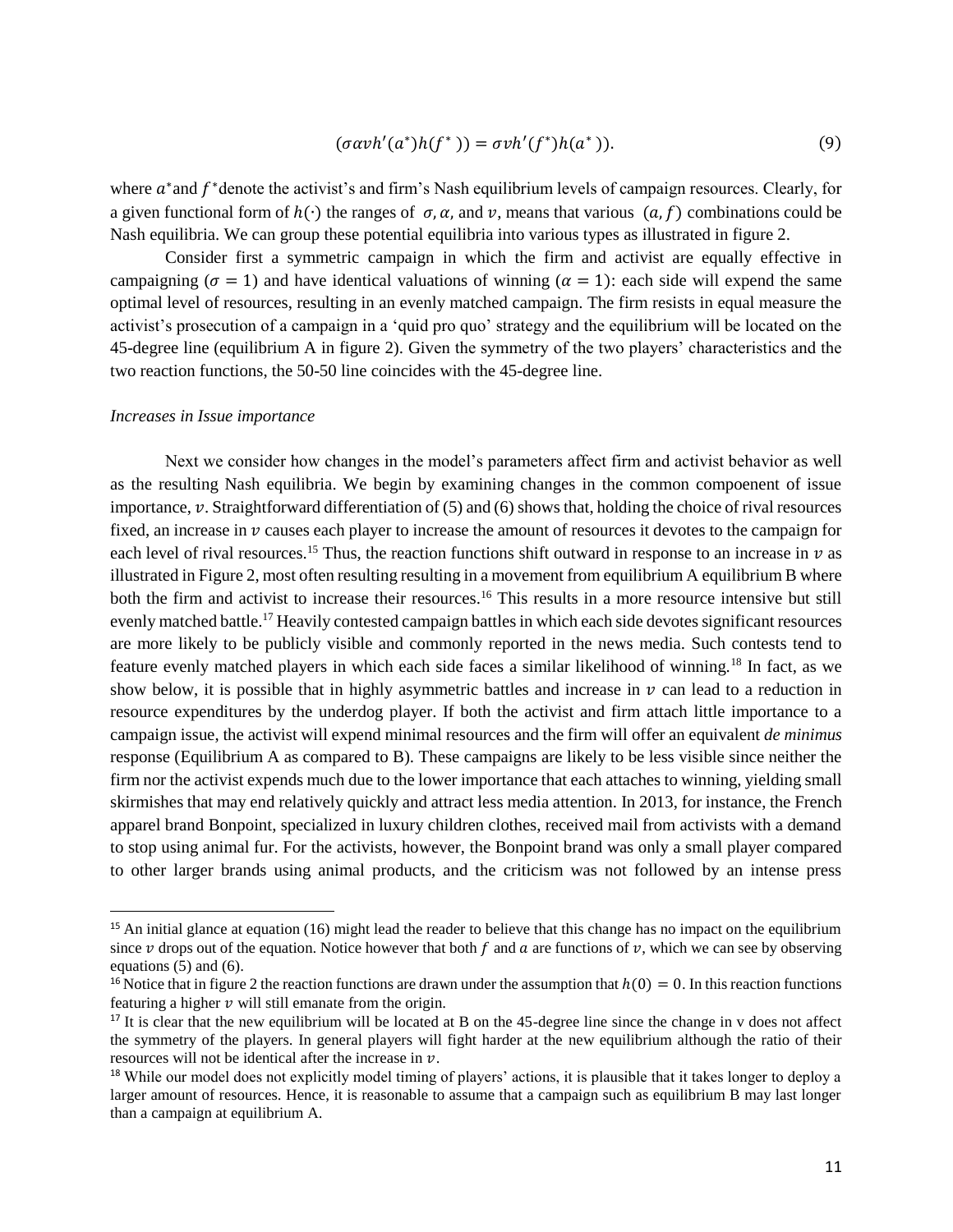campaign. Seeing this, Bonpoint's management reacted mildly with a response letter explaining that they would explore possibilities to use alternative fabrics. The campaign finally stopped there without much more interaction<sup>19</sup>. [Note change diagram below to asymmetric at the origin]



**Figure 2: Types of Equilibria in Activist-Firm Campaign Resource Strategies**

This leads to our first proposition:

# **Proposition 1.**

- (a) Firms and activists will generally expend more on a campaign when each attributes more importance to the issue at hand.
- (b) A common increase in issue importance will lead to a *reduction* in expenditure on the campaign by the underdog when its probability of winning the campaign is sufficiently low.

Proof: We examine the impact of  $\nu$  on activist and firm resources separately. We do so by examining the associated direct and indirect effect of the increase in  $\nu$ . Namely, note that

$$
\frac{da}{dv} = \frac{\partial a}{\partial v} + \frac{\partial a}{\partial f} \frac{\partial f}{\partial v},\tag{10}
$$

Where the first term on the right hand side above represents the direct effect of a change in  $\nu$  on  $a$  while the second term represents the indirect effect, translated through the change in  $f$ .

Using (3) above we see that

 $\ddot{\phantom{a}}$ 

<sup>19</sup> Source: Private conversation of one of the authors with the company's CEO.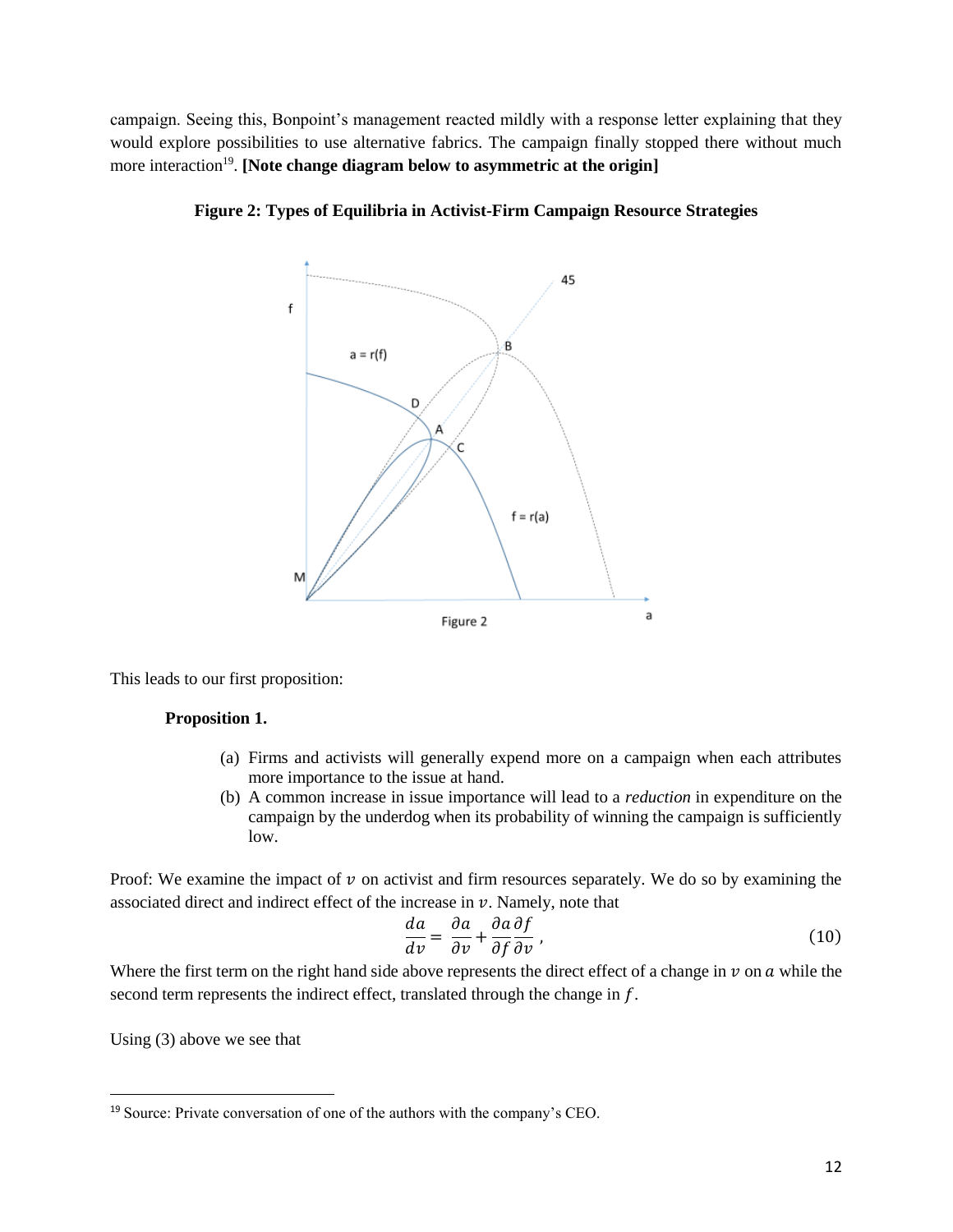$$
\frac{\partial a}{\partial v} = \frac{\alpha \sigma h'(a)h(f)}{\left(\sigma h(a) + h(f)\right)^2} > 0.
$$
\n(11)

Thus we see that the direct effect of an increase in  $\nu$  is to increase the level of campaign resource the activist chooses. Next note that

$$
\frac{\partial f}{\partial v} = \frac{\sigma h(a)h'(f)}{\left(\sigma h(a) + h(f)\right)^2} > 0,\tag{12}
$$

finally note that

$$
\frac{\partial a}{\partial f} = \frac{\alpha \sigma v h'(a) h'(f) \{\sigma h(a) - h(f)\}}{\left(\sigma h(a) + h(f)\right)^3}.
$$
\n(13)

Clearly the term above will be negative when we are above the 50-50 line. This condition alone is not sufficient to imply that  $\frac{da}{dv} < 0$ . Instead we need to find conditions under which the term in square brackets below is larger than the first term on the right hand side of the equality sign. That is when  $\frac{\partial a}{\partial f}$  is sufficiently negative.

$$
\frac{da}{dv} = \frac{\alpha \sigma h'(a)h(f)}{\left(\sigma h(a) + h(f)\right)^2} + \left[\frac{\alpha \sigma v h'(a)h'(f)\left\{\sigma h(a) - h(f)\right\}}{\left(\sigma h(a) + h(f)\right)^3} \frac{\sigma h(a)h'(f)}{\left(\sigma h(a) + h(f)\right)^2}\right].\tag{14}
$$

Clearly this is more likely to hold the larger is  $f$  relative to  $a$ . Following a similar procedure, it is straightforward to show that

$$
\frac{df}{dv} = \frac{\sigma h(a)h^{\prime(f)}}{\left(\sigma h(a) + h(f)\right)^2} + \left[\frac{\alpha \sigma v h^{\prime}(a) h^{\prime}(f) \{h(f) - \sigma h(a)\}}{\left(\sigma h(a) + h(f)\right)^3} \frac{\alpha \sigma h^{\prime}(a) h(f)}{\left(\sigma h(a) + h(f)\right)^2}\right].\tag{15}
$$

Thus, the resources the firm puts into the campaign will never fall above the 50-50 line, which completes the proof of part (b) of the proposition. Further, we see that firm resources may only fall if firm resources are sufficiently small relative to activist resources.

Proposition 1 implies that as stakes rise between firms and activists resource expenditures are likely to rise in campaigns that each side deems it has a reasonable chance of winning, but the number of highly asymmetric campaigns may fall. This suggests a movement towards larger but targeted demonstrations and away from shareholder resolutions that face stiff opposition from most shareholders. It is worth discussing how we might observe changes in  $\nu$  when conducting empirical work. One way of assessing the importance to an activist of winning a campaign is to use data on public support for campaign goals, as judged for example by the number of petition signatures or demonstration participants, where relevant. The level of public support is likely to correlate with campaign importance for the activist since it directly signals to the activist the size of its constituency on an issue as well as potential fund-raising opportunities. Online petitions are commonly used by activists to exert visible pressure on target firms or governments due to the relatively low cost of implementation. If low levels of public support are a reasonable proxy for low importance, our model would predict that firms will resist, all else equal; but if support builds and reaches a critical tipping point – where the activist becomes the 'favorite' – then the firm will change tactics and back off.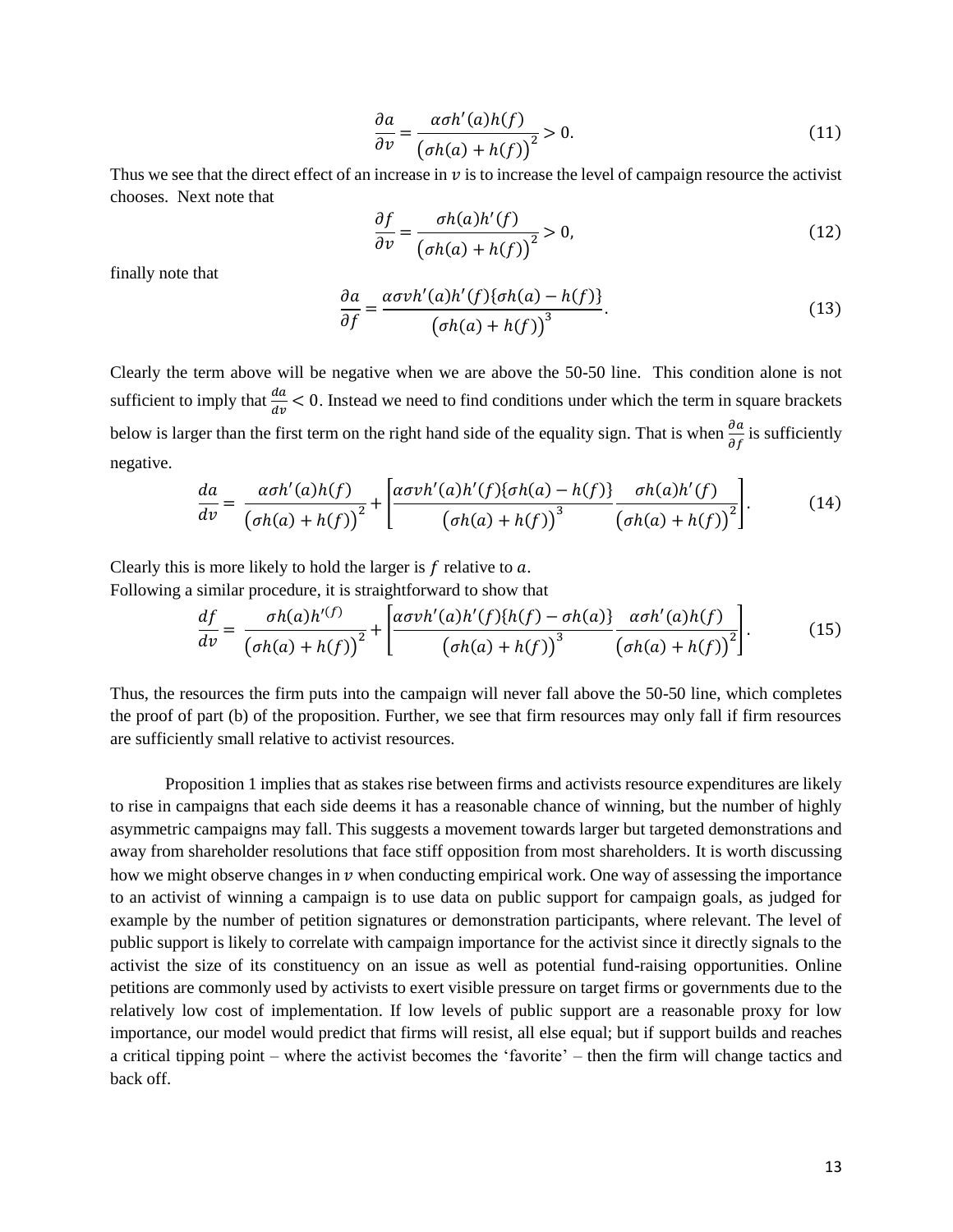A second approach for estimating campaign importance is to consider the relative impact on both the activist organization and the target firm. Single-issue activist organizations are likely to attribute a higher level of importance to winning a particular campaign, all else equal, compared to activist organizations such as Greenpeace and Friends of the Earth, which manage portfolios of campaigns simultaneously involving multiple target firms, issues, and jurisdictions. A single-issue activist organization, for instance a local neighborhood group protesting new infrastructure development, may disintegrate entirely if it loses a campaign, while larger organizations are more likely to survive any one loss. Similarly, the impact of a campaign on a targeted firm will naturally vary depending on the scope of the firm's business. In some cases, such as the campaign by Stop Huntingdon Animal Cruelty, an animal rights group, against Huntingdon Life Sciences, activists target and threaten the very survival of a firm – implying, all else equal, a lower value of  $\alpha$  in our model since the firm will ascribe a relatively high value to winning. In other cases, where firms are diversified, a campaign against one division will be less critical for the corporation as a whole. Combinations of different types of firms and activists may yield testable predictions about the degree to which a firm resists a campaign: a firm whose core economic profits are at stake in a campaign orchestrated by a diversified activist organization may be expected to aggressively fight back, while a firm confronting an entrenched activist on an issue that has secondary profit implications would be more likely to adopt a passive strategy of backing down.

#### *Disparities in Issue Importance*

Next we look at the first of two important heterogeneities between the players, namely the impact of a change in the relative importance that the firm and activist place on winning the campaign (parameter α). For the activist, straightforward differentiation of its reaction function (5) shows that its optimal allocation of campaign resources is increasing in the importance it attributes to winning relative to that of the firm.<sup>20</sup> Graphically, an increase (decrease) in  $\alpha$  causes the activist's reaction function to shift 'outward' ('inward') in  $(f, a)$ -space along the 50-50 line, implying a higher (lower) level of activist resources for any level of resources chosen by the firm.<sup>21</sup>

Since we are considering the activist's valuation of winning *relative* to the firm, an increase in  $\alpha$ does not affect the firm's reaction function (it does not contain  $\alpha$ ). The firm's equilibrium resource allocation will, however, change in response to the shift in the activist's reaction function. Whether the firm's response is to escalate (raise its resources in response to the increase in resources by the activist) or deescalate (reduce its resources) depends on whether it is the favorite or the underdog in the campaign. Mathematically:

$$
\frac{df^*}{d\alpha} = \left\{ \frac{v\sigma h'(a^*)h'(f^*)}{[\sigma h(a^*) + h(f^*)]^3} \right\} \left( h(f^*) - \sigma h(a^*) \right) \frac{da^*}{d\alpha}.\tag{16}
$$

When the firm is the favorite to win the campaign (i.e. the equilibrium is above the 50-50 line when  $h(f^*)$ )  $\sigma h(a^*)$ ), the firm escalates its resources in response to the activist's escalation of its resources, so as to

 $\overline{a}$ 

<sup>&</sup>lt;sup>20</sup> Mathematically, we can see the shifts discussed above by rewriting the activist's reaction function (5) as  $(\sigma \alpha v h'$   $(a)h(f))/( \sigma h(a) + h(f))^2 = 1$ , which simply notes that it is optimal for the firm to equate the marginal benefit of its resources to the marginal cost. Differentiation shows that the right-hand side of this equation is rising in  $\alpha$ .

<sup>&</sup>lt;sup>21</sup> Recall that the 50-50 line is unaffected by changes in  $\alpha$ .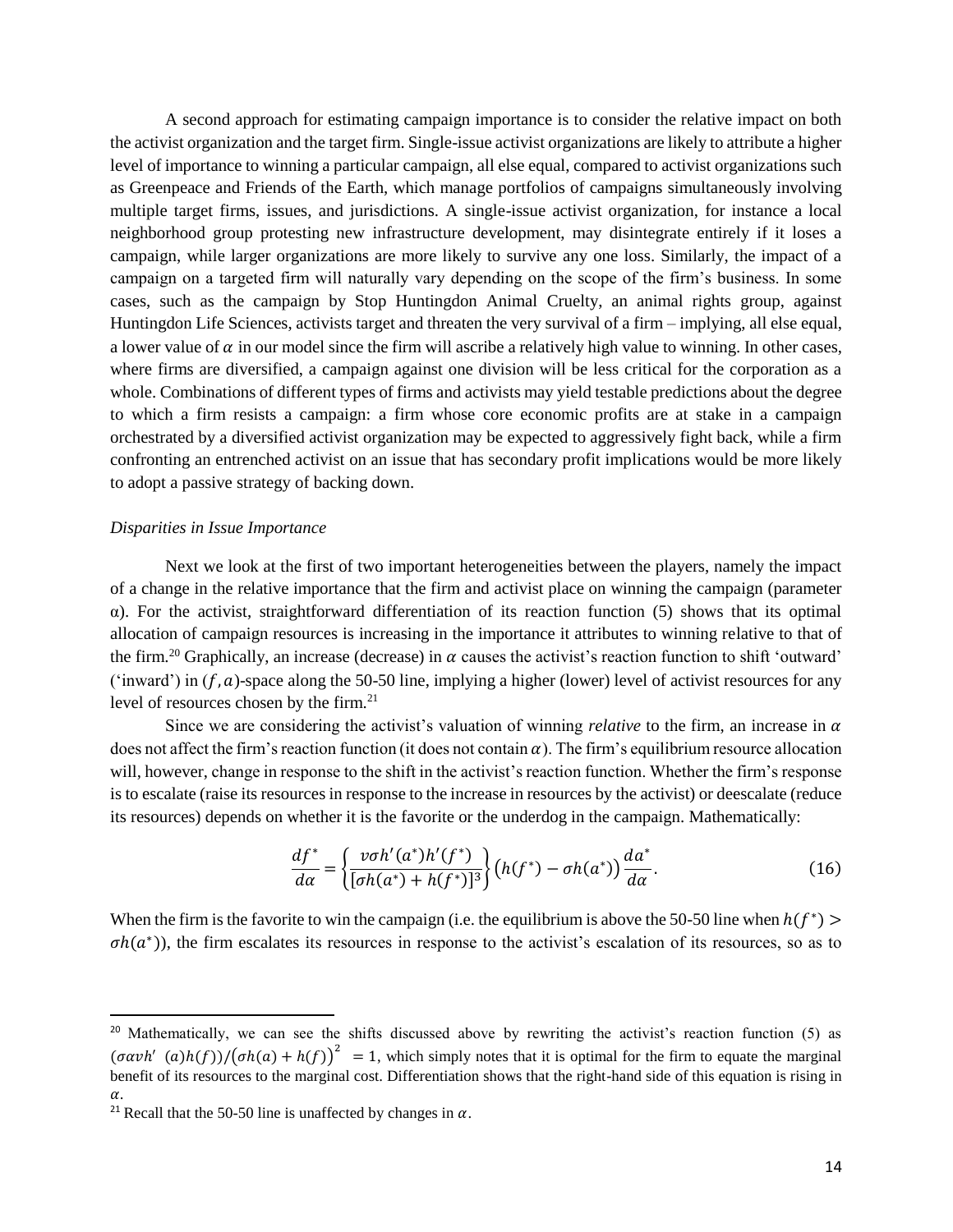maintain its dominance.<sup>22</sup> On the other hand, when the firm is the underdog and expects it may lose the campaign (i.e. the equilibrium is below the 50-50 line when  $h(f^*) < \sigma h(a^*)$ ), it adopts a de-escalation strategy - the firm reduces the resources it devotes to the campaign in response to the activist's increase of its resources. As the activist devotes more resources to the campaign, the firm finds itself falling further behind and it will optimally devote fewer resources to the campaign. Thus, the firm response to an increase in  $\alpha$  (from an initially low level) is to at first increase its campaign resources and then to reduce them as shown in Figure 3.



This leads to our second proposition:

### **Proposition 2:**

 $\ddot{\phantom{a}}$ 

As the activist's valuation of winning a campaign increases relative to the firm's, the amount of resources that the firm expends in resisting a campaign changes in an inverted-U shaped manner:

 $22$  Recalling equations (7) and (8), we see that the activist's reaction function exhibits increasing returns below the 50-50 line (and diminishing returns above it), while the firm's reaction function exhibits the opposite. Hence, at any Nash equilibrium that occurs off the 50-50 line one player will be experiencing increasing returns while the other will be experiencing decreasing returns. If the equilibrium occurs on the 50-50 line then both players will have constant returns. Combining these observations results in the following observation: if the Nash equilibrium does not result in a 50-50 contest, then the Nash winner's reaction function has positive slope, while the Nash loser's reaction function has negative slope at the equilibrium.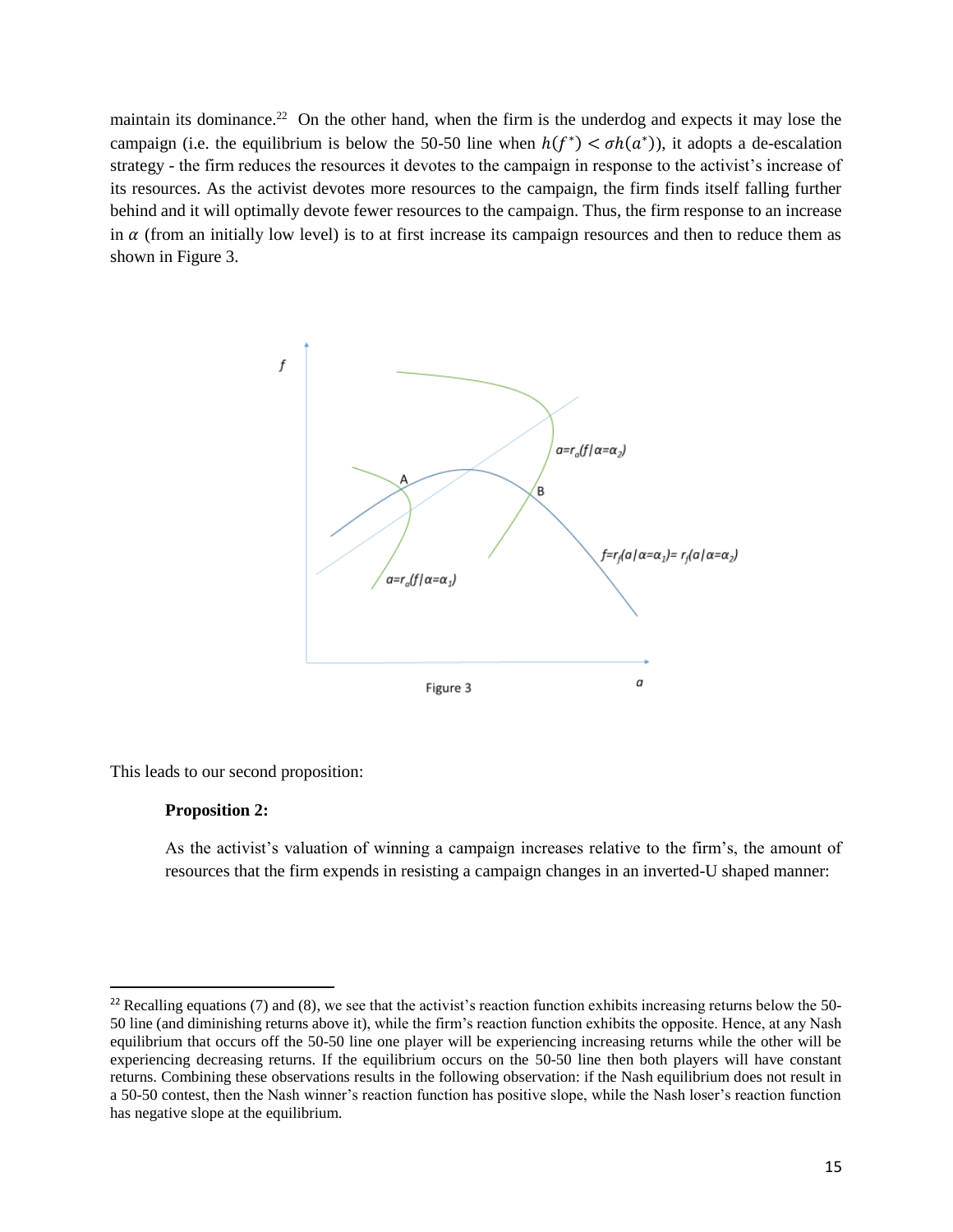(a) when the activist has low to moderate relative valuation of winning, the firm is more likely to pursue an 'escalation' strategy: an increase in the activist's valuation, which prompts an increase in the activist's campaign resources, leads the firm also to expend more resources;

(b) when the activist has moderate to high relative valuation of winning, the firm is more likely to pursue a 'de-escalation' strategy: an increase in the activist's valuation, which prompts an increase in the activist's campaign resources, leads the firm to reduce its resources.

A central insight here is that it is incorrect to assume that firms facing more aggressive activists –those that devote more resources to their campaigns– will expend more resources on resistance. Firms do not necessarily follow a naïve strategy of simply resisting harder the campaigns on issues that are more important for the firm to win.<sup>23</sup> Instead, it is the *relative* level of importance –as compared to the activist's– that shapes the firm's strategy. Even if the firm attributes the highest level of importance or priority to winning a particular campaign, if the activist deems it to be of low importance and accordingly devotes few resources, then the firm will respond by also allocating a small amount of resources; it can still obtain a high chance of winning with a low level of resistance given the activist's small expenditure.

We have earlier discussed how one might measure issue importance for both firms and activists...

#### *Changes in Organizational Effectiveness*

We now examine how the relative organizational effectiveness of campaign resources,  $\sigma$ , impacts the activist's and firm's Nash equilibrium strategies. Unlike  $\alpha$  changes in  $\sigma$  impact both players' reaction functions and the resulting Nash equilibrium. To see how the Nash equilibrium resource allocations are affected recall that at the Nash equilibrium each player is optimizing. Thus::

$$
\sigma \alpha v h'(a^*) h(f^*)) = \left(\sigma h(a^*) + h(f^*)\right)^2 \tag{17}
$$

and

 $\overline{a}$ 

$$
\sigma v h'(f^*) h(a^*) = (\sigma h(a^*) + h(f^*))^2.
$$
 (18)

<sup>&</sup>lt;sup>23</sup> Tesco and the horsemeat scandal in Ireland, which took place in 2013, provides an example of part a) of Proposition 2. For the British company, beef was an important product, one with increasing spillovers on the firm's product portfolio, whereas for the activist, it was just one issue among many. The activist could therefore be seen as having only a low to moderate relative value of winning, but still showed willingness to fight the campaign, in particular by using social networks. Seeing this, Tesco reacted surprisingly strongly, playing an escalation strategy and investing large amounts of resources to get products tested and to restore the company's public image with expansive advertising campaigns. The company created a YouTube video of CEO Philip Clarke on support to customers, suppliers and farmers; M. Clarke also spoke at the National Farmers' Union Conference in 2013 reinforcing their pledge to support British farmers; and Tesco created a new section of its website to outline their food integrity. On the other hand, companies like Lidl or Aldi, which were discount chains, had less at stake and gave up much earlier, indicating that they saw little value of resistance. Their main public reaction was in fact to blame farmers and suppliers. Another piece of evidence of the escalation strategy played by Tesco was that the number of Google references after the scandal was over 5000, whereas the same number for Lidl led to about 800 Google references.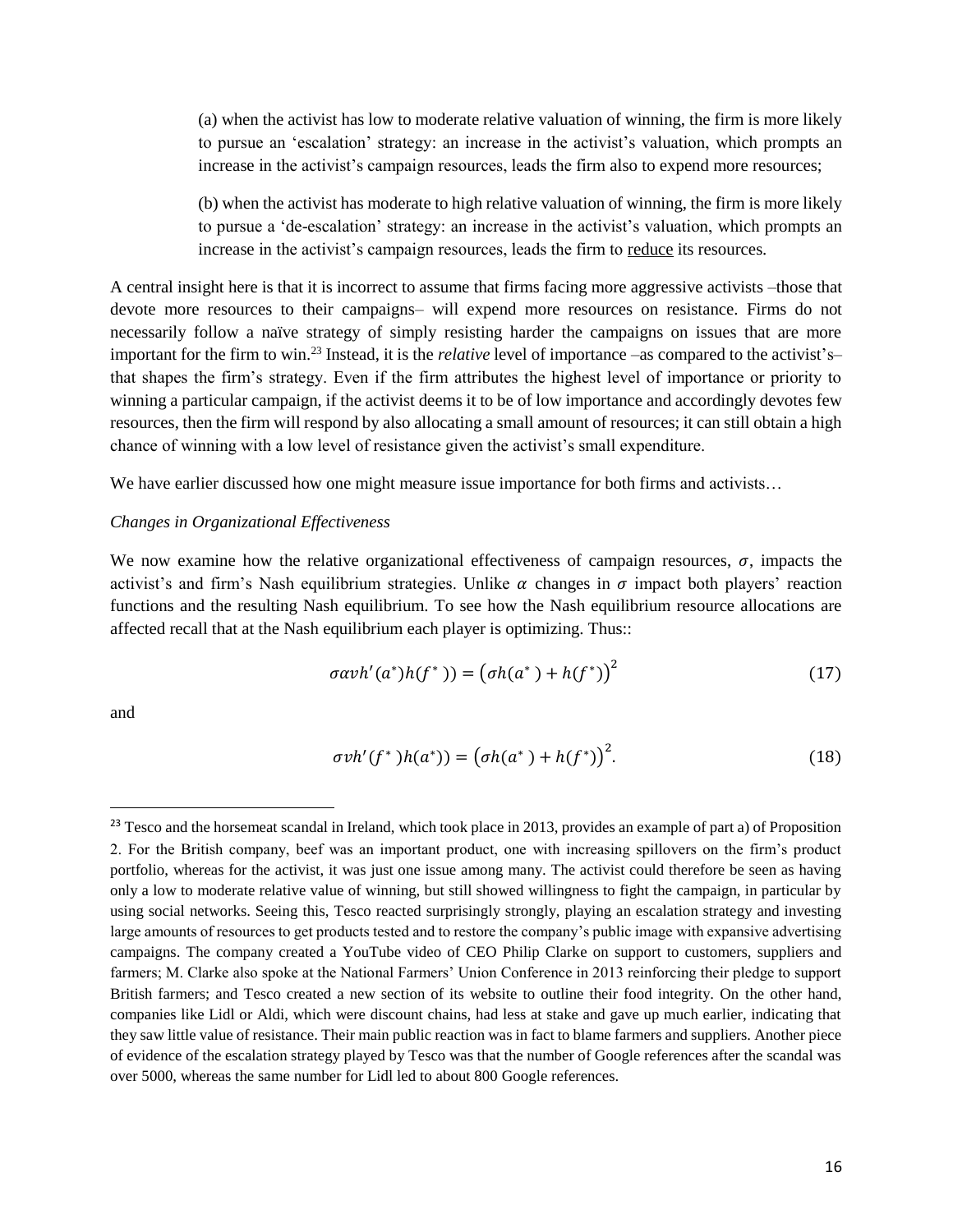These equalities imply that

$$
\alpha h'(a^*)h(f^*)) = h'(f^*)h(a^*)). \tag{19}
$$

Differentiating this expression with respect to  $\sigma$  and rearranging terms we obtain

$$
\left(\frac{\partial a^*}{\partial \sigma}\right) = \frac{\left[h(a^*)h''(f^*) - \alpha h'(a^*)h'(f^*)\right]}{\left[\alpha h''(a^*)h(f^*) - h'(f^*)h'(a^*)\right]\left(\frac{\partial f^*}{\partial \sigma}\right)}\tag{20}
$$

Given the properties of  $h(\cdot)$ , namely  $h(x) > 0$ ,  $h'(x) > 0$ , and  $h''(x) < 0$  the ratio on the right hand side of the equality is positive. Although complicated expression (2) implies that  $sign\left(\frac{\partial a^*}{\partial \sigma}\right) = sign\left(\frac{\partial f^*}{\partial \sigma}\right)$ . In other words, at *any* Nash equilibrium, changes in σ move both player's resource allocation in the *same* direction. This important result arises due to the diminishing marginal returns associated with the contest success function.

At any Nash equilibrium not located on the 50-50 line, a change in σ will either shift the campaign equilibrium either towards or away from the 50-50 line denoting an even game. If the change in  $\sigma$ strengthens the favorite (and therefore weakens the underdog) the campaign will become less competitive and both players will reduce their resources. The strengthening of the favorite allows it to cut back on resources, and the weakening of the underdog means it is even less likely to win and so it is optimal to cut back on resources as well. These allocation changes are seen in Figure 4a where we know the activist is the favorite since equilibrium A is located below the 50-50 line. At the new equilibrium B where the activist's resource are even more effective relative to the firm's,  $\sigma_2 > \sigma_1$ , both the activist and the firm devote fewer resource to the campaign.

If the change in  $\sigma$  weakens the favorite and strengthens the underdog (without a change in their identities), then each resource spent by the underdog will be more impactful and consequently it will expend more resources in equilibrium. The favorite facing a stronger underdog than before will also find it optimal to raise its equilibrium resources. This outcome is seen in Figure 4b.

Any change in  $\sigma$  occurring when the Nash equilibrium is already located on the 50-50 line necessarily makes the campaign less competitive. Thus, we see that the maximum total resource expenditures will occur when both players are equally matched.

Figures 4a and b illustrate the shifts in each players' reaction function that drive our equilibrium results. To see how the activist's reaction function changes in  $\sigma$ , we can use the optimization condition (3) to find

$$
\frac{dr_a(f)}{d\sigma} = \frac{\alpha v h'(a)h(f)[h(f) - \sigma h(a)]}{[\sigma h(a) + h(f)]^3}.
$$
\n(21)

From 21 it is easy to see that when  $h(f) > \sigma h(a)$  activist resources are increasing in  $\sigma$ , falling when when  $h(f) < \sigma h(a)$  and unchanged when  $h(f) = \sigma h(a)$ . Next recall from (7) that the activist's reaction function in  $(a, f)$ -space is rising when  $h(f) < \sigma h(a)$ , falling when  $h(f) > \sigma h(a)$  and reaches its optimum when  $h(f) = \sigma h(a)$  Graphically, these results lead to the appearance of an upward (downward) shift in the activist's reaction function as  $\sigma$  rises (falls) in  $(a, f)$ -space, with the optimum of the activist's reaction function unchanged by changes in  $\sigma$ .

We can conduct a similar analysis of the firm's reaction function. From equation (4) we see that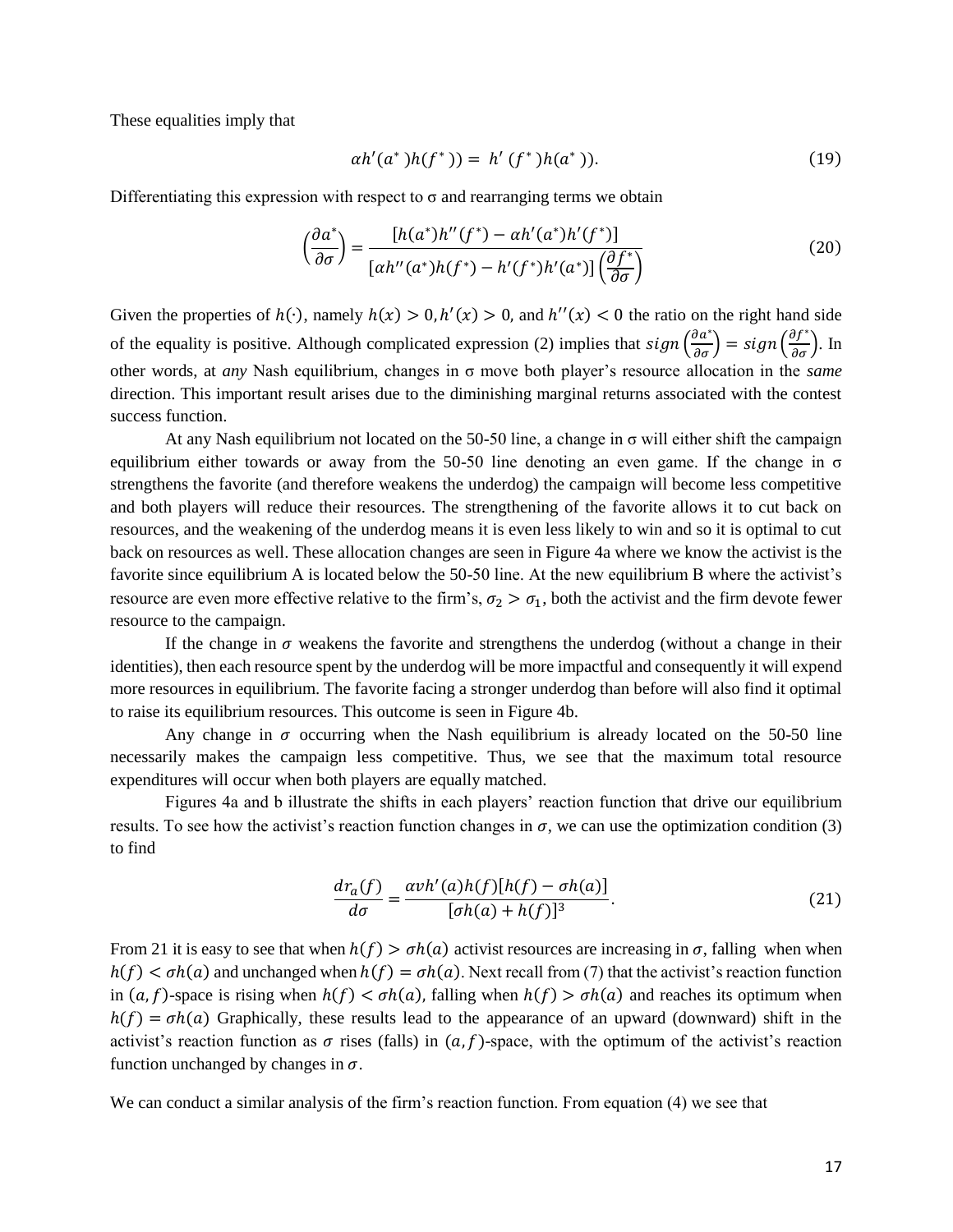$$
\frac{dr_a(f)}{d\sigma} = \frac{\alpha v h(a)h'(f)[h(f) - \sigma h(a)]}{[\sigma h(a) + h(f)]^3}
$$
\n(22)

Thus, when  $h(f) > \sigma h(a)$  firm resources are riring in  $\sigma$ , and falling when  $h(f) < \sigma h(a)$  and unchanged when  $h(f) = \sigma h(a)$  Equation (8) shows us that the firm's reaction function is rising when  $h(f) > \sigma h(a)$ , reaches a maximum when  $h(f) = \sigma h(a)$ , and is negative when  $h(f) < \sigma h(a)$ . Graphically, this gives the impression of a leftward (rightward) shift in the firm's reaction function when  $\sigma$  rises (falls).

Taken together we see that these shifts lead us to a well-known result from the contest literature that players fight hardest when they are evenly matched. In an evenly matched game, any change in  $\sigma$ , positive or negative, will increase the relative effectiveness of one player while simultaneously reducing the effectiveness of the rival. The strengthened player will face diminishing marginal returns and will cut back on resources to maintain optimality. This reduction, however, will not be enough to reduce his or her overall probability of victory (which will be higher since the player is more effective) and the weakened player, facing a lower likelihood of victory, will also cut back on resources.

### **Proposition 3:**

As the activist's capabilities in conducting a campaign increases relative to that of the firm, the amount of resources that the firm expends in resisting a campaign changes in an inverted-U shaped manner:

(a) when the activist is the underdog, an increase in its effectiveness will cause the firm and the activist to each expend more resources on the campaign.

(b) when the activist is the favorite, an increase in its capabilities will cause the firm and the activist to each reduce the amount of resources expended on the campaign.

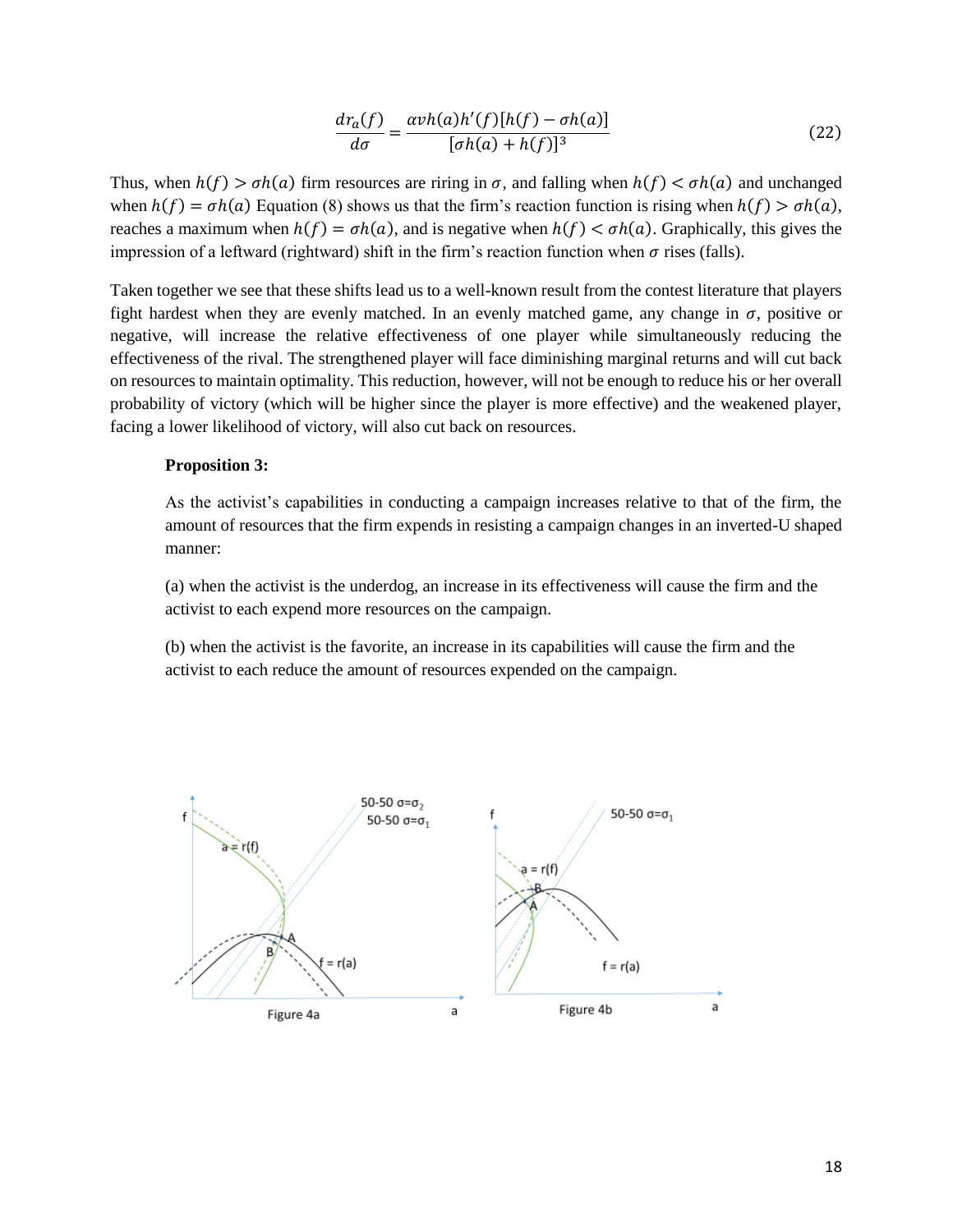Need more here

#### **3.4 Issues Importance, Organizational Efficiency and the probability of winning**

**[We may cut this section]** As noted in the Introduction, extant literature on activist campaigns provides few predictive insights into which side is likely to win, and instead largely focuses on how firms self-regulate to pre-empt campaigns which, it is assumed, they would otherwise lose. However, the fact that campaigns occur means that firms often believe that they can successfully resist activist demands. Furthermore, there are abundant examples of successful corporate resistance. This raises the question of what factors make it more or less likely that the firm or activist will prevail in the campaign.

Since the contest success function that lies at the heart of our model of campaigns predicts the probability of success, we can use it to make predictions about how changes in the model's parameters affect the probability of victory for the firm and activist. Using (1) we see that the probability of the activist winning a campaign is  $p^* = \frac{\sigma h(a^*)}{\sigma h(a^*) + h(a^*)}$  $\frac{\partial h(a^*)}{\partial h(a^*)+h(f^*)}$   $a^* = a(\sigma, \alpha, \nu), f^* = f(\sigma, \alpha, \nu)$ . A brute force investigation of how the model's parameter affect the probability of winning is messy. Fortunately, the analysis we have already undertaken allows us to easily characterize how parameter changes impact this probability.

Casual observation of  $p^*$ shows that, by definition, the amount and effectiveness of resources devoted to the campaign combine to determine the likelihood of victory. Exactly when the firm is more or less likely to win a campaign is less straightforward, but can be determined by observing two key resource relationships in  $(a, f)$  –space. The first is the 45-degree line, which traces out equal combinations of activist and firm campaign resources. The second is the 50-50 line which traces out, for a given level of relative organizational effectiveness,  $\sigma$ , the combinations of activist and firm resources for which the probability of winning is 50 percent for each player. We have established that in  $(a, f)$  –space the 50-50 line may lie either above or below the 45 degree line depending on the value of  $\sigma$ . An increase in  $\sigma$  will shift the 50-50 line to the right in this space, indicating that fewer activist resources for a given level of firm resources are needed to achieve the even game.

These observations allow us to cut the resource space into six distinct regions that categorize the possible equilibria of the game in terms of resource expenditures and the probability of victory. These regions are illustrated in figures 5a and 5b.

Regions I to III illustrate scenarios when  $\sigma > 1$ , i.e., where the the activists organizational capabilities exceed the firm's. In region 1  $\alpha$  is small indicating that the issue that prompted the campaign is relatively much more important to the firm. In this region the firm outspends the activist by an amount sufficient to ensure it has the greater likelihood of victory. In region II relative issue importance has grown for the activist and firm no longer finds it worthwhile to outspend the activist sufficiently to ensure it is most likely the winner. Still the firm does outspend the activist. In region III the activist has superior organizational effectiveness and places greater importance on the issue than does the firm. The activist consequently outspends the firm ensuring that it is the most likely winner of the game.

Regions IV to VI illustrate scenarios in which the firm's possesses superior organizational effectiveness (i.e.,  $\sigma$  < 1). In region IV the firm places greater importance on the issue than does the activist. This coupled with it's superior organizational effectiveness ensures that it is the most likely winner. The firm also is most likely to win in region V despite spending less than its rival. The superior effectiveness of firm resources make the difference in the campaign. In region VI the activist values winning much more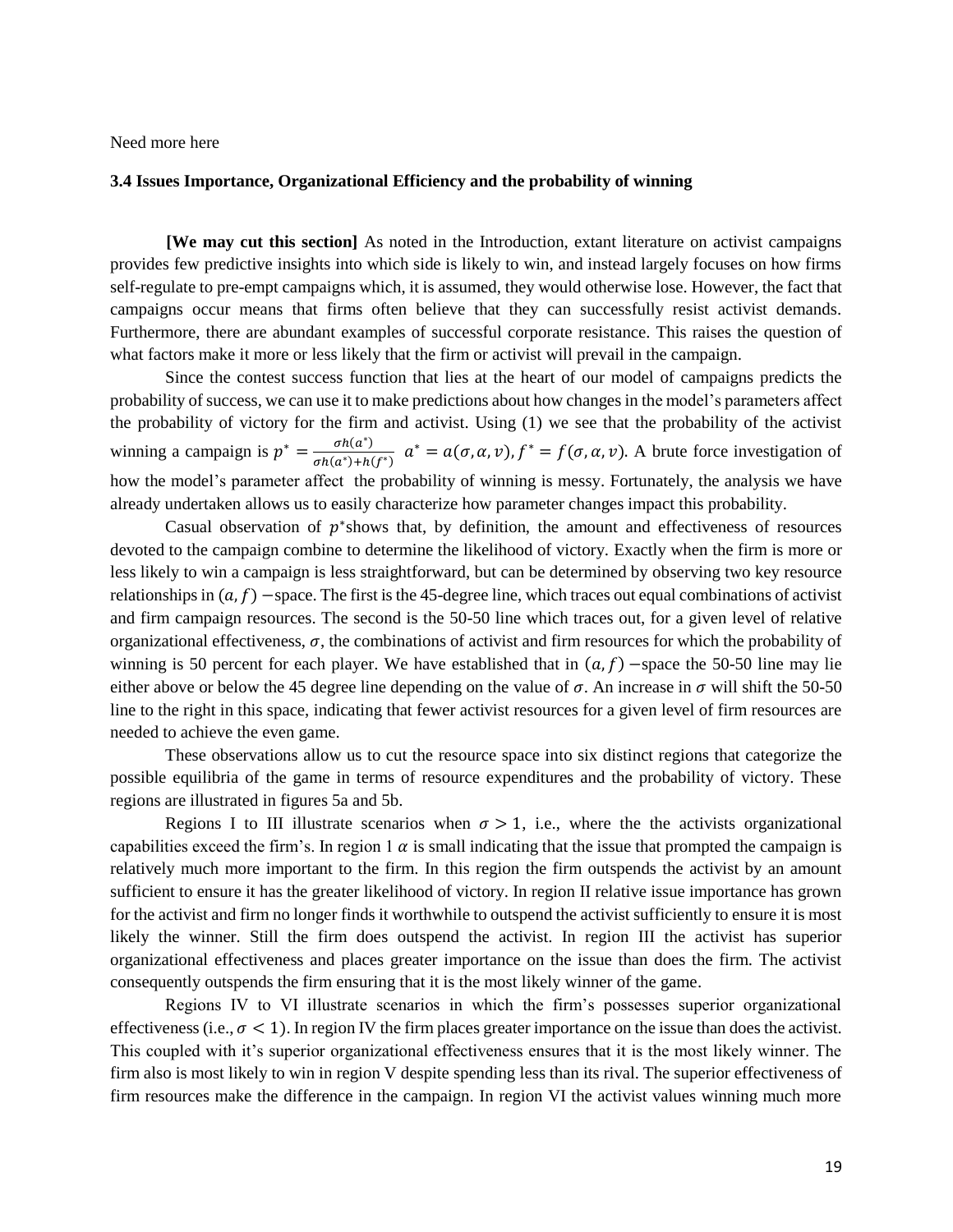than the firm does and wins in some sense by brut force. That is it outspend the firm sufficiently in the campaign to overcome the lower relative efficiency of its resources. Finally we note that whether the Nash equilibrium resource choices in each region lie closer to or further away from the origin depends on the mutual component of what is at stake,  $\nu$ .

We can summarize this discussion in the following proposition:

## **Proposition 4:**

- a) For either player the probability of victory in the campaign rises in relative issues importance and relative organizational effectiveness.
- b) A player is more likely to be a favorite while committing less resources to the campaign than its rival as the relative effectiveness of its resources rises.

Proposition 4a is straightforward and intuitive. Proposition 4b explain situations in which one player, usually an activist, devotes considerably more resources to a campaign, is met with a mild response but is still unsuccessful. In these cases, the activist's resources are relatively less effective in motivating the target audience (usually the public).

Proposition 4b also provides insight into strategic targeting by activists. Given an equal value of winning two campaigns, activists are likely to target their campaigns to audiences that are more sympathetic to their tactics and arguments. For example, in the famous case of the sinking of the Brent Spar oil rig in waters off the United Kingdom, Greenpeace chose to hold campaign protests against Shell in Germany rather than the UK. At that time Germans were thought to be more environmentally oriented than Britons and Germany did not possess a domestic oil industry, enhancing the efficiency of resources spent in the campaign against Shell.



### **4 Preemptive Self-regulation**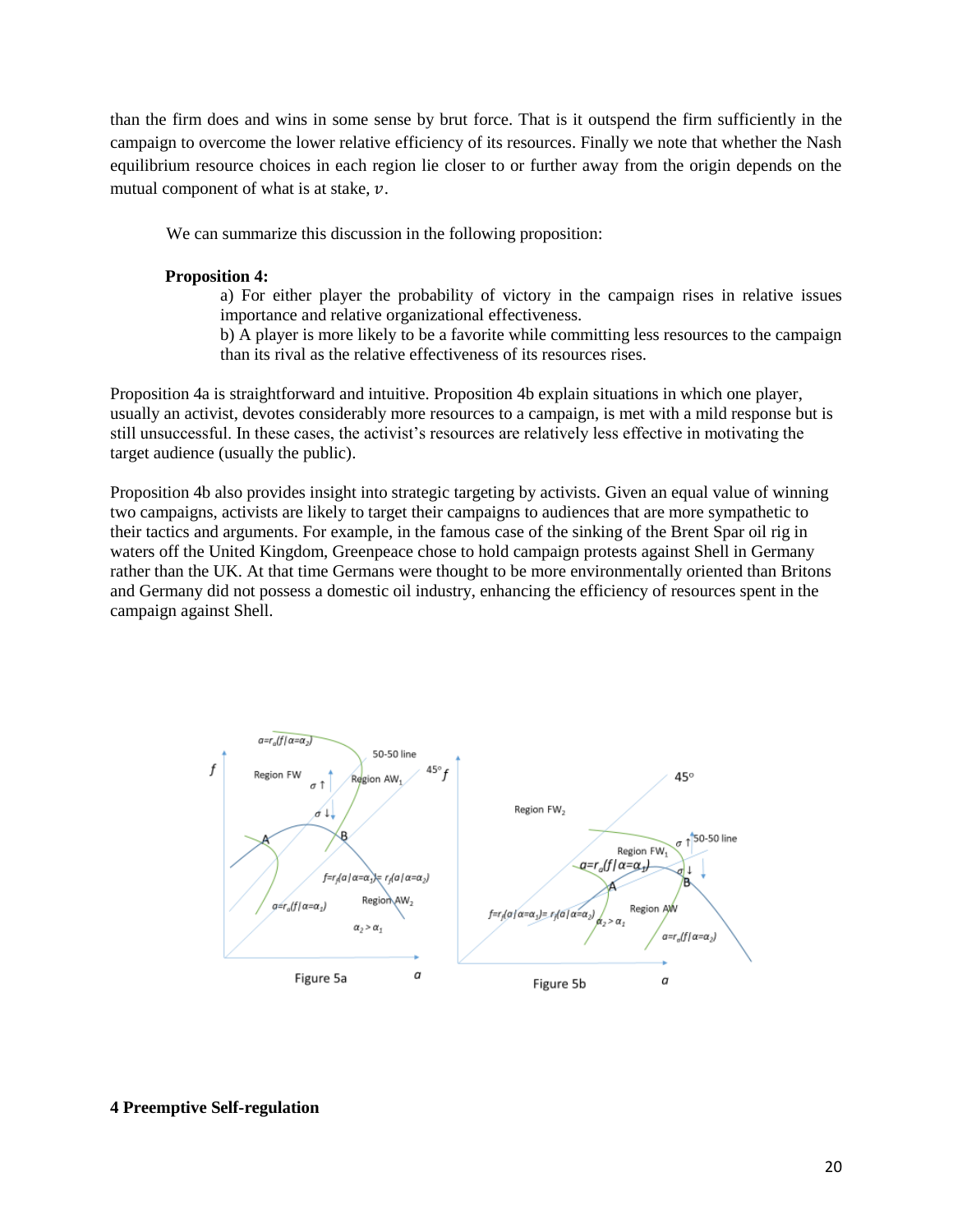Firms targeted with new demands may engage in "preemptive self-regulation" in order to avoid full compliance with these demands (Maxwell et. al. 2001, Baron and Diermeier 2007). We use the term preemptive self-regulation because the decision to comply with an activist's demand *following* a campaign is still a form of self-regulation in that the firm decides to change its activities in the direction suggested by the activist.

In Baron and Diermeier (2007) a rational firm will always engage in self-regulation to preempt compliance with the activist's fixed demand and campaign threat. Consequently, the only firms that engage in a campaign are (irrational) intransigent firms that do not yield to the activist's demands and consequently suffer harm from the activist for non-compliance. As such the model is not able to explain successful activist campaigns.

In our model a rational firm may eschew preemptive self-regulation and engage in a campaign with an activist that either side may win or lose. The firm will choose this course of action if (1) it obtains private benefits from fighting the campaign, such as building a reputation for resistance, (2) the activist obtains private benefits from fighting and winning the campaign, such as demonstrated effectiveness that might aid fund raising efforts. In what follows we consider only the latter case.

We assume the simplest possible form of firm preemptive self-regulation. Specifically, that the firm may choose to preemptively self-regulate to a level  $x > 0$ , resulting in a payoff of  $V - x$ , which implies no cost bias in favor or against self-regulation.<sup>24</sup> We assume that the activist obtains utility  $\gamma x$  from the firm's preemptive self-regulatory efforts, where  $\gamma > 0$ . Recall from (1) that the activist values winning the campaign at  $\alpha V$ . Thus  $\gamma = \alpha$  implies that the activist equally values preemptive actions and campaigndriven actions on the part of the firm. If  $\gamma > \alpha$  then the activist prefers the firm's preemptive action to campaign-driven action while  $\gamma < \alpha$  implies the opposite.

The level of preemptive self-regulation the firm is *willing* to undertake is defined by

$$
V - x^{f} = \left(1 - \frac{\sigma h(a^{*})}{\sigma h(a^{*}) + h(f^{*})}\right) V - f^{*}
$$
 (23)

Or

 $\ddot{\phantom{a}}$ 

$$
x^f = \left(\frac{\sigma h(a^*)}{\sigma h(a^*) + h(f^*)}\right) V + f^*
$$
\n(24)

The amount of preemptive self-regulation the activist will *demand* to forego the campaign is given by

$$
\gamma x^a = \left(\frac{\sigma h(a^*)}{\sigma h(a^*) + h(f^*)}\right) \alpha V - a^* \tag{25}
$$

<sup>&</sup>lt;sup>24</sup> If we wanted to capture a situation in which the firm found preemptive self-regulation more costly that similar efforts taken as a result of a campaign we could assume that the firm's payoff is  $V - \beta x$ , where  $\beta > 0$ . Under this assumption it is straightforward to see that the firm will eschew preemptive self-regulation in favor of the campaign if  $\beta$  is large enough.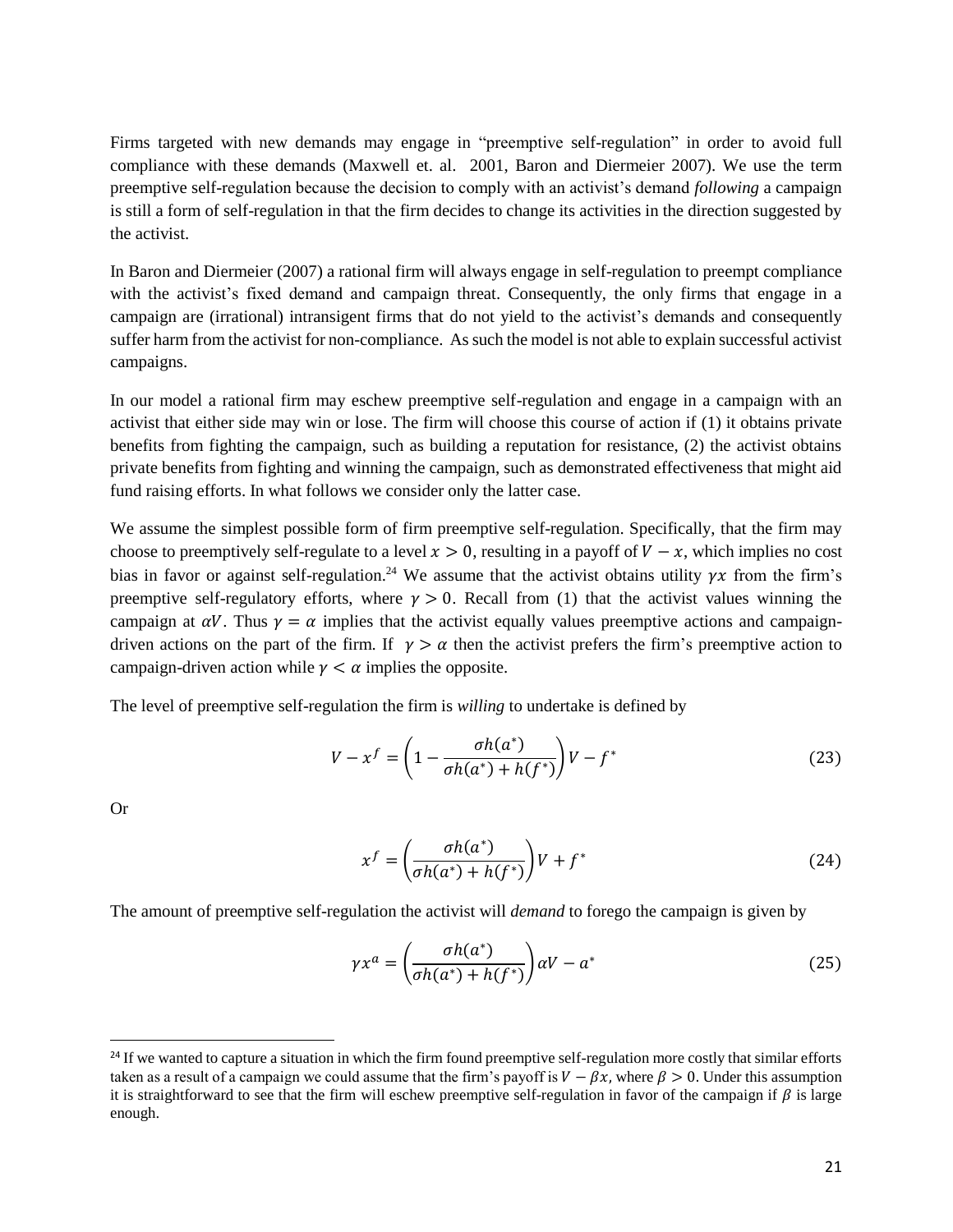Or

$$
x^{a} = \left(\frac{\sigma h(a^{*})}{\sigma h(a^{*}) + h(f^{*})}\right) \frac{\alpha}{\gamma} V - \frac{a^{*}}{\gamma}.
$$
\n(26)

The firm will engage in self-regulation at the level,  $x^a$ , if  $x^f - x^a > 0$ , that is if

$$
\left(1 - \frac{\alpha}{\gamma}\right) \left(\frac{\sigma h(a^*)}{\sigma h(a^*) + h(f^*)}\right) V + f^* + \frac{a^*}{\gamma} > 0,\tag{27}
$$

or

$$
f^* + \frac{a^*}{\gamma} > \left(\frac{\alpha}{\gamma} - 1\right) \left(\frac{\sigma h(a^*)}{\sigma h(a^*) + h(f^*)}\right) V\tag{28}
$$

From (28) we see that if  $\gamma = \alpha$ , firm will *always* engage in preemptive self-regulation. In this case, by preemptively self-regulating, both the firm and the activist save campaign resources. Consequently, the firm will always be willing to self-regulate to a level that the activist will accept in order to forego the campaign. The same is true if  $\gamma > \alpha$ . If,  $\gamma < \alpha$  the right-hand side of condition (28) is positive, meaning the firm may eschew preemptive self-regulation and enter the campaign. This condition alone does not ensure that an activist campaign will arise. However, observe that as  $\sigma$  rises the equilibrium probability that the activist wins the campaign tends to 1 while the equilibrium level of resources that both the activist and the firm devote to the campaign ( $f^*$  and  $a^*$ ) tend towards zero. Thus if  $\gamma < \alpha$  the self-regulation condition (14) will be violated with certainty for sufficiently high  $\sigma$ . We can see from (28) that the larger is  $\alpha$  relative to  $\gamma$ , the more likely the firm will eschew self-regulation in favor of a campaign for lower levels of  $(\sigma h(a^*)/(\sigma h(a^*) + h(f^*))$ ). Thus we see that the higher is the expectation that the activist wins the campaign, and the greater is the relative value of fighting the campaign to the activist, as compared to selfregulation, the more likely the firm will eschew self-regulation. Note also that as  $\sigma$  tends to zero, both  $a^*$  and  $f^*$ tend to zero but it is still possible that condition (28) will be violated for sufficiently large  $V$ .

We summarize these observations in the following proposition.

#### **Proposition 5:**

When preemption is an option for the firm, the firm may eschew it when (a) the activist is highly likely to win the campaign while expending few resources and placing a high value on forcing the firm to take action, (b) the activist is highly likely to lose the campaign but places a high value on forcing the firm to comply with its demands.

At first glance part (a) of the proposition may appear counter intuitive. Why is the firm less likely to preemptively self-regulate when it is more likely to lose the campaign? The reason is that each of these factors drive up the activist demand from the firm in return for agreeing to forgo a campaign. If the activist's demands become too high the firm would rather engage in a campaign that it always has a positive probability of winning. Part (b) of the proposition captures instances where the firm is highly likely to win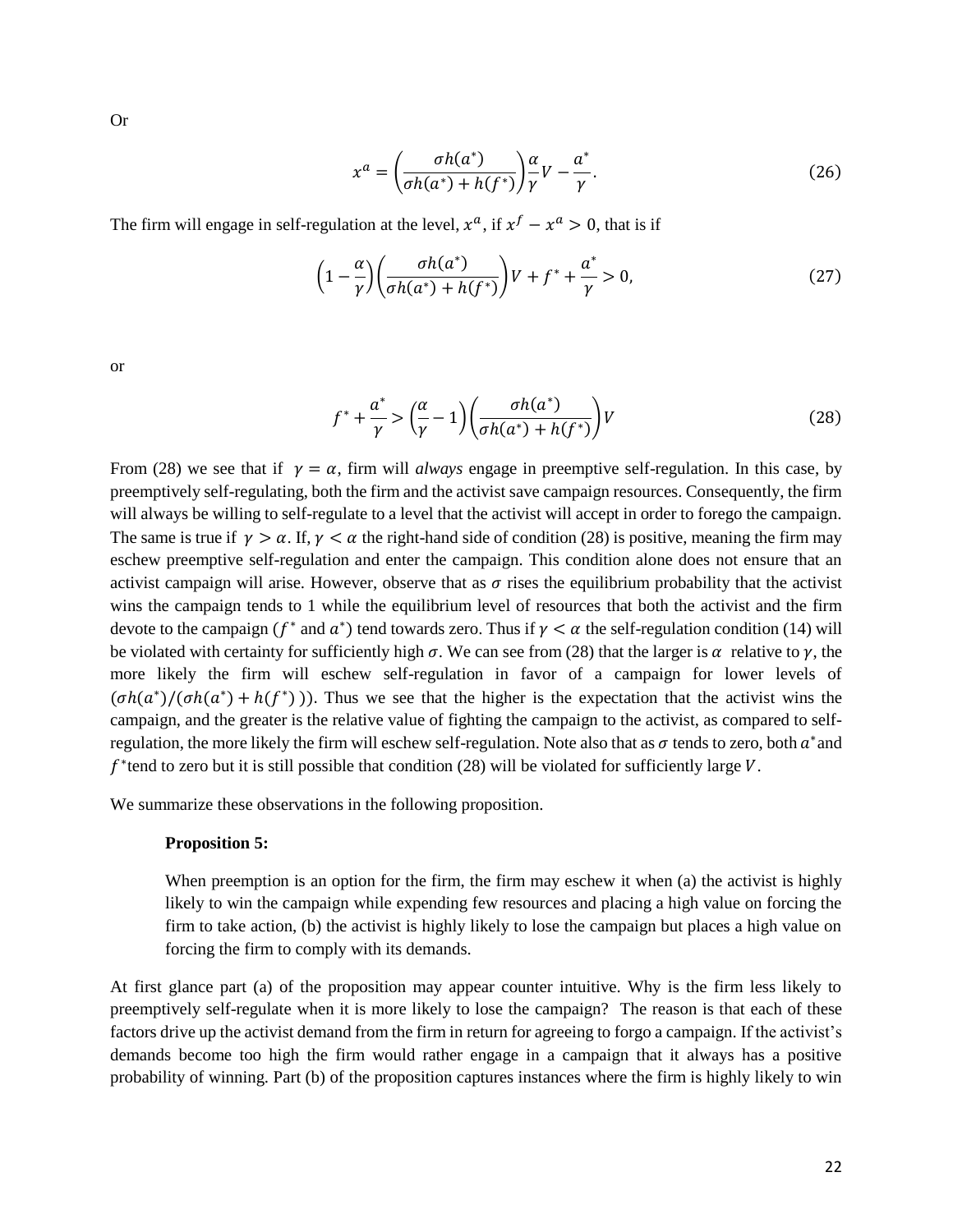the campaign but the activist would rather exert some positive minimal effort at conducting the campaign rather than accepting the very small level of self-regulation the firm is willing to offer.

Proposition 5a explains two incongruent stylized facts. Many well-known campaigns are ones in which activists prevail, yet given the myriad social and environmental issues and the number of firms and activists in existence we see relatively few corporate campaigns. In addition firms don't often fight campaigns as aggressively as one might suspect. Proposition 5b presents campaign conditions that are consistent with small skirmishes such as shareholder resolutions. These campaigns also involve relatively few resources on both sides, firms usually win, but activists may get some attention in raising the issue.

## **5. Multi-Firm Campaign**

 $\overline{a}$ 

In launching a campaign, activists often seek to change the behavior of multiple firms in an industry. A common strategy of the activist is to sequentially target firms one by one, moving to the next firm only after the current target acquiesces. This tactic results in a "semi-sequential" contest in which the activist competes repeatedly while each successive firm competes in only a single contest.<sup>25</sup>

To our knowledge, this type of contest game has not been previously studied in the contest literature.<sup>26</sup> We present the simplest form of this type of contest, which still captures salient features of an activist-multi-firm campaign. The contest takes place over two periods and we make two important assumptions. First, the second firm is targeted only if the activist wins the first contest. Second, the activist is not resource-constrained across the two campaigns. The first assumption captures a stylized fact of activist campaigns. Activist groups that fail to prevail over their initial target rarely go on to target another firm for engaging in the same activity. Likely the initial failure makes it difficult to attract funds to target subsequent firms.<sup>27</sup> While it is common to examine contests in which players have a finite amount of effort or resources to expend over multiple periods, our second assumption captures the fact that an activist often has the flexibility to determine the timing of its second campaign. This flexibility means that an activist, if it is particularly resource constrained, may raise resources for future campaigns.<sup>28</sup>

# **A two-period semi-sequential contest model [Reduce number of propositions here]**

We assume that each firm  $f_i$ ,  $i = \{1,2\}$ , has the same objective when it faces the activist, which is to maximize the payoff

 $25$  Activists may decide to target all firms at the same time instead. This strategy is very costly for the activist. Contest models of this type have been studied in the literature. Results would be similar in flavor to our one period model except that firms would have an incentive to free-ride on their competitors' campaign resource expenditures. <sup>26</sup> Multi-period contest models have focused on repeated games where the same two player compete for multiple rounds, or tournament models where multiple players in earlier rounds compete and the winners of those competitions go on to face each other in later rounds.

 $27$  Additionally our assumption is simply and extreme form of assuming that, other things equal, a loss in the first period will make it harder for the firm to win in the second period. Something that would make the model more complicated but add little additional insight into activist or firm behavior. It is worth noting that in some cases activists may simultaneously target multiple firms, we do not consider that situation here.

 $28$  While failure in the initial campaign undoubtedly makes raising funds hard it is unclear whether an initial victory will make raising future funds easier or harder. The demonstration of success by the activist may make it easier to attract funds from some of its supporters -the fight is not a lost cause- while others may feel that the problem has been solved or has diminished to a point where their contributions could be better spent elsewhere.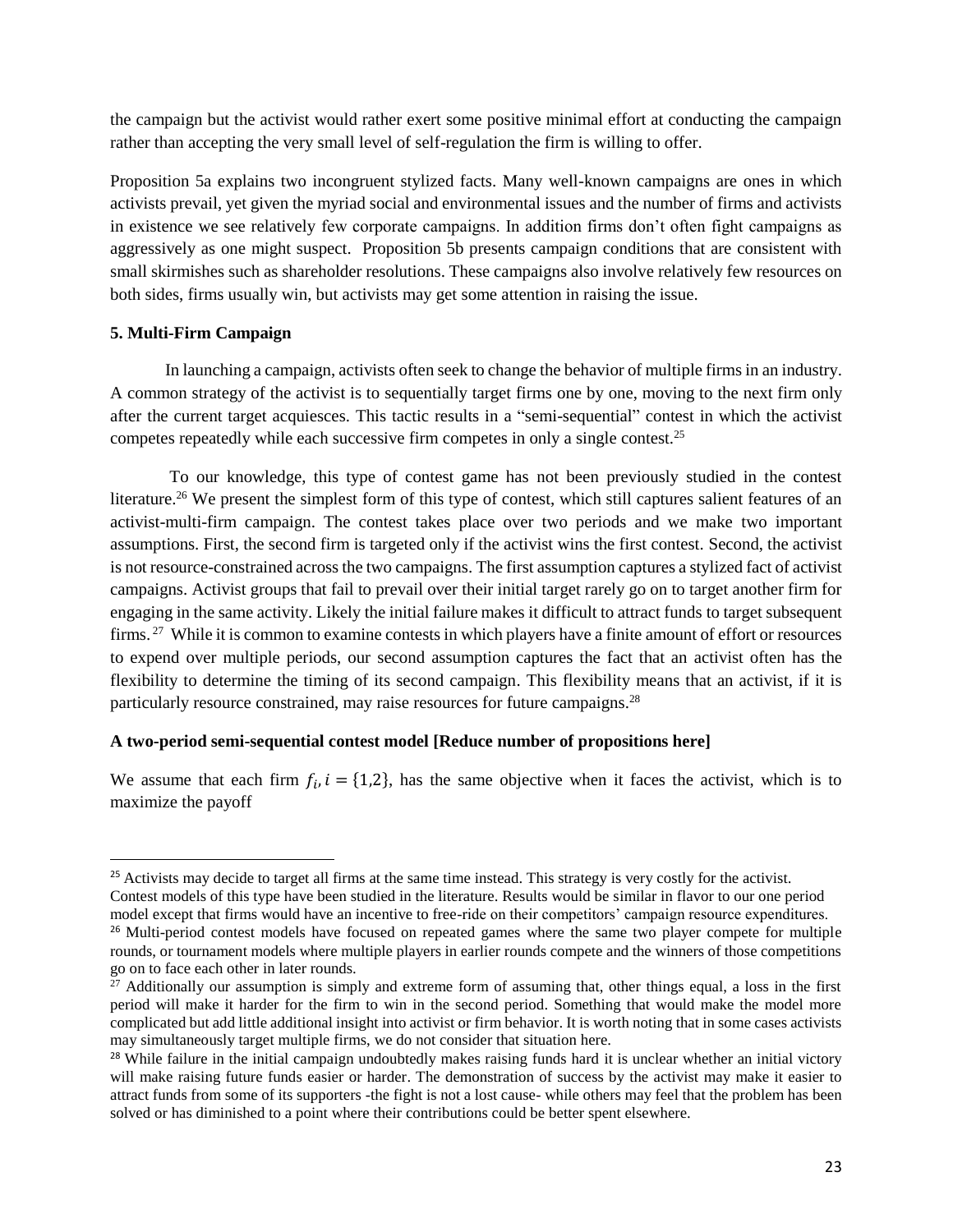$$
\pi_i = (1 - p_i)v_i - f_i.
$$
 (29)

In period 1 the activist's campaign payoff is

$$
\pi_a = p_1(\alpha_1 v_1 + p_2 \alpha_2 v_2) - a_1 \tag{30}
$$

where  $p_2 = \frac{\sigma_2 h(a_2)}{\sigma_2 h(a_2) + h_1}$  $\frac{b_2h(a_2)}{\sigma_2h(a_2)+h(f_2)}$ . Since the activist and the firm will behave optimally in the second period, we know that  $a_2^* = a_2(\alpha_2, \nu_2, \sigma_2)$  and  $f_2^* = f_2(\alpha_2, \nu_2, \sigma_2)$  which implies  $p_2 \alpha_2 \nu_2 = \varphi(\alpha_2, \nu_2, \sigma_2)$ . Consequently, we can rewrite the payoff for the activist in round 1 as

$$
\pi_a = p_1(\alpha_1 \, v_1 + \varphi(\alpha_2, v_2, \sigma_2)) - a_1 \tag{31}
$$

Which will result in a first order condition (which defines the activist's first period reaction function) of

$$
\frac{\partial \pi_a}{\partial a_1} = \frac{\sigma_1((a_1v_1 + \varphi(a_2, v_2, \sigma_2)h'(a_1)h(f_1))}{(\sigma_1h(a_1) + h(f_1))^2} - 1 = 0
$$
\n(32)

Since  $\varphi(\alpha_2, \nu_2, \sigma_2)$  is completely deterministic with respect to the activist's and firm 1's decision in round 1, it follows that changes in  $\varphi(\alpha_2, \nu_2, \sigma_2)$  will have a qualitatively similar impacts on the activist's optimal behavior as  $\alpha_1$ , which we have already analyzed. With respect to the firm's optimal choices in period 1, changes in the activist's expected return in the second period raise or lower the activist's expected value of winning the first period campaign. Increases (decreases) in  $\varphi(\alpha_2, \nu_2, \sigma_2)$  shift the activist's period 1 reaction to the right (left) in  $(a_1, f_1)$  – space in a manner similar to that shown for Figure (3) for changes in  $\alpha$ .

Since firm 1 fights only one campaign, changes in  $\varphi(\alpha_2, \nu_2, \sigma_2)$  have no impact on its objective function, and therefore no impact on its optimal behavior in the campaign. Thus, how the initial period equilibrium and probability of winning change with respect to changes in  $\varphi(\alpha_2, \nu_2, \sigma_2)$  are also similar to the impacts of changes in  $\alpha_1$ . Combining this fact with the lemma below allows us to analyze the impact of changes in second period parameters on the first period equilibrium.

**Lemma 1** The function 
$$
\varphi(\alpha_2, \nu_2, \sigma_2) \equiv \frac{\sigma_2 h(a_2^*)}{\sigma_2 h(a_2^*) + h(f_2^*)} \alpha_2 \nu_2
$$
 is rising in  $\alpha_2, \nu_2$ , and  $\sigma_2$ .

**Proof:** Since the round 2 campaign is independent of round 1 all results follow directly from the proofs provided in the single period game given in the previous section.

We are now ready to state the main proposition of this section, which highlights the impact of a sequential campaign on the first period behavior of the activist and firm 1.

#### **Proposition 6:**

Increases in  $\alpha_2$ ,  $\nu_2$  or  $\sigma_2$  will

a) increase the probability the activist will win the campaign against firm 1, and raise the resources the activist devotes to the campaign.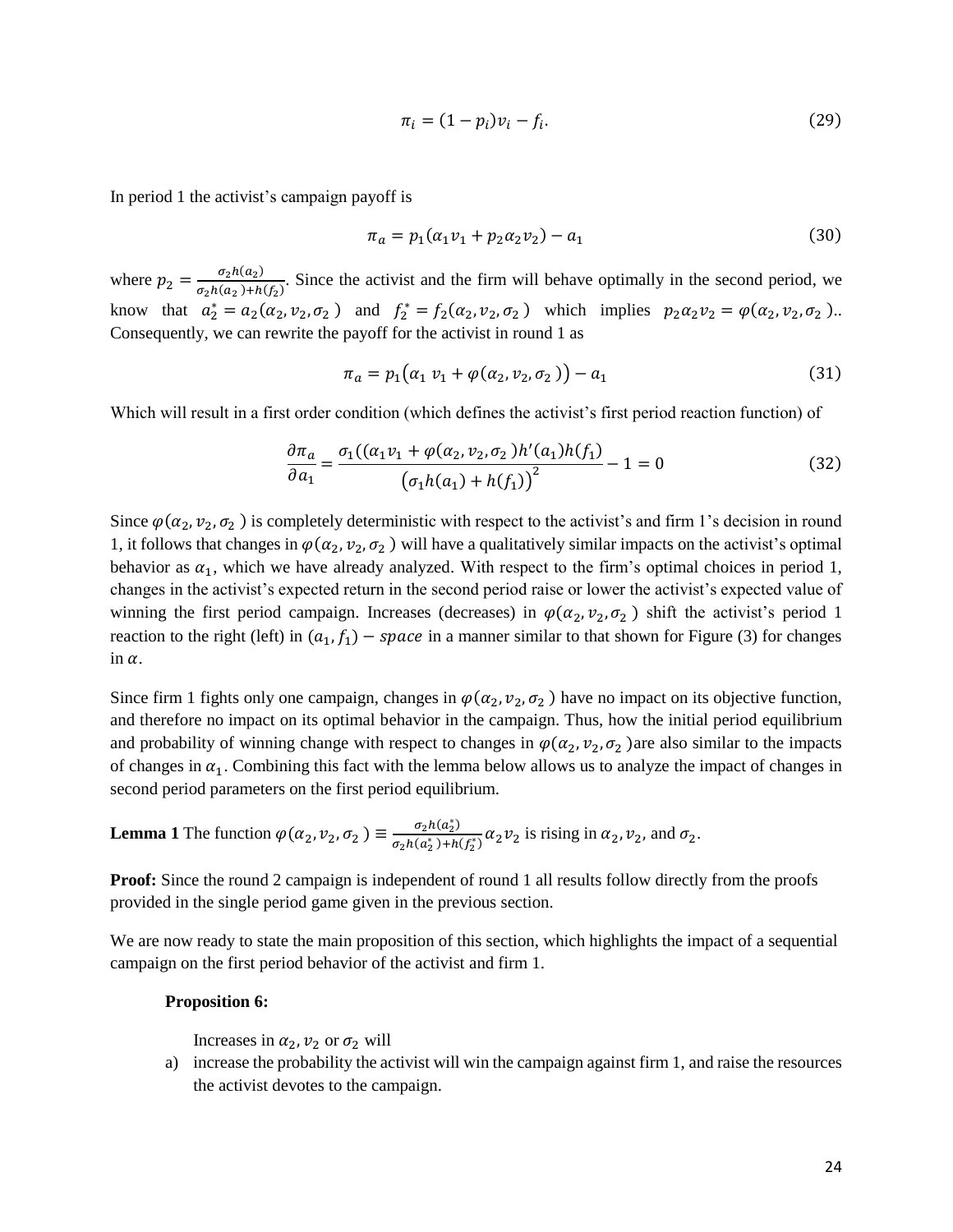- b) raise the resources firm 1 devotes to the campaign if firm 1 is the favorite, and lower the resources firm 1 devotes to the campaign if firm 1 is the underdog.
- c) If firm 1 chooses to preempt the activist's campaign its level of self-regulation is also increasing in  $\alpha_2$ ,  $\nu_2$  or  $\sigma_2$ .

This proposition has several interesting managerial implications regarding the linkages between the expected outcome of the second period campaign and the first period strategic behavior in the first period campaign.

To see this, let us first examine changes in  $\alpha_2$  (the activist's value of winning *relative* to the firm it targets second). A rise in this relative value raises the likelihood that the activist will win in the second campaign, and this will cause the activist to fight harder in the *initial* period campaign. This result suggests that activists may be more aggressive in initial campaigns when the targeted practice is relatively less essential to subsequent targets, or becomes relatively less desirable as earlier targeted firms adopt the activist's favored practice. Similarly the activist will flight less hard, and consequently face a lower value of winning the initial campaign as subsequent firms care more about winning their campaigns. Thus, it will be less likely that activists will win campaigns in which the activity under dispute is core to the industry's mission for two reasons. First, each targeted firm will fight harder, and second, in doing so, each firm bestows a positive externality to its fellow firms. More difficult future campaigns lessen the activist's effort in earlier periods.

Linkages of the type just outlined provide some insight into why activists often target larger and more prominent firms first in campaigns to change behaviors that are core to the industry's business activities. Leaving relatively softer targets until later serves as a commitment mechanism on the part of the activist to fight harder in earlier campaigns against tougher firms. Note that this may be further enforced if a defeat of the leading firm early on causes later firms to reduce their resistance to changing the activity under scrutiny by the activist. We state this observation as the following proposition.

# **Proposition 7:**

Sequencing firms with a lower *relative value* of resisting activist demands to later periods serves as a commitment mechanism for the activist to fight harder in the initial period.

This will cause the initially targeted firm to fight either harder, or less hard, in the initial period depending on whether the firm is the favorite or the underdog respectively. Not recognizing the existence of this "sequencing effect" will cause the initial firm to devote a sub-optimal amount of resources to the campaign. It will devote too few resources if it is the favorite to win the campaign and it will devote to many resources if it is the underdog. In either case, the activist's probability of victory in the initial period will rise.

Of course the effects we have just described must be traded off against the need to win against initial targets in order to proceed to subsequent campaigns. It is also worth noting that there may be additional factors influencing the sequencing choice that we do not explore here. For example, targeting a large firm first may raise the profile of the campaign, generating free publicity and marking fund raising efforts more productive. The implications are straightforward and adding them to the model would introduce complications without leading to valuable insights.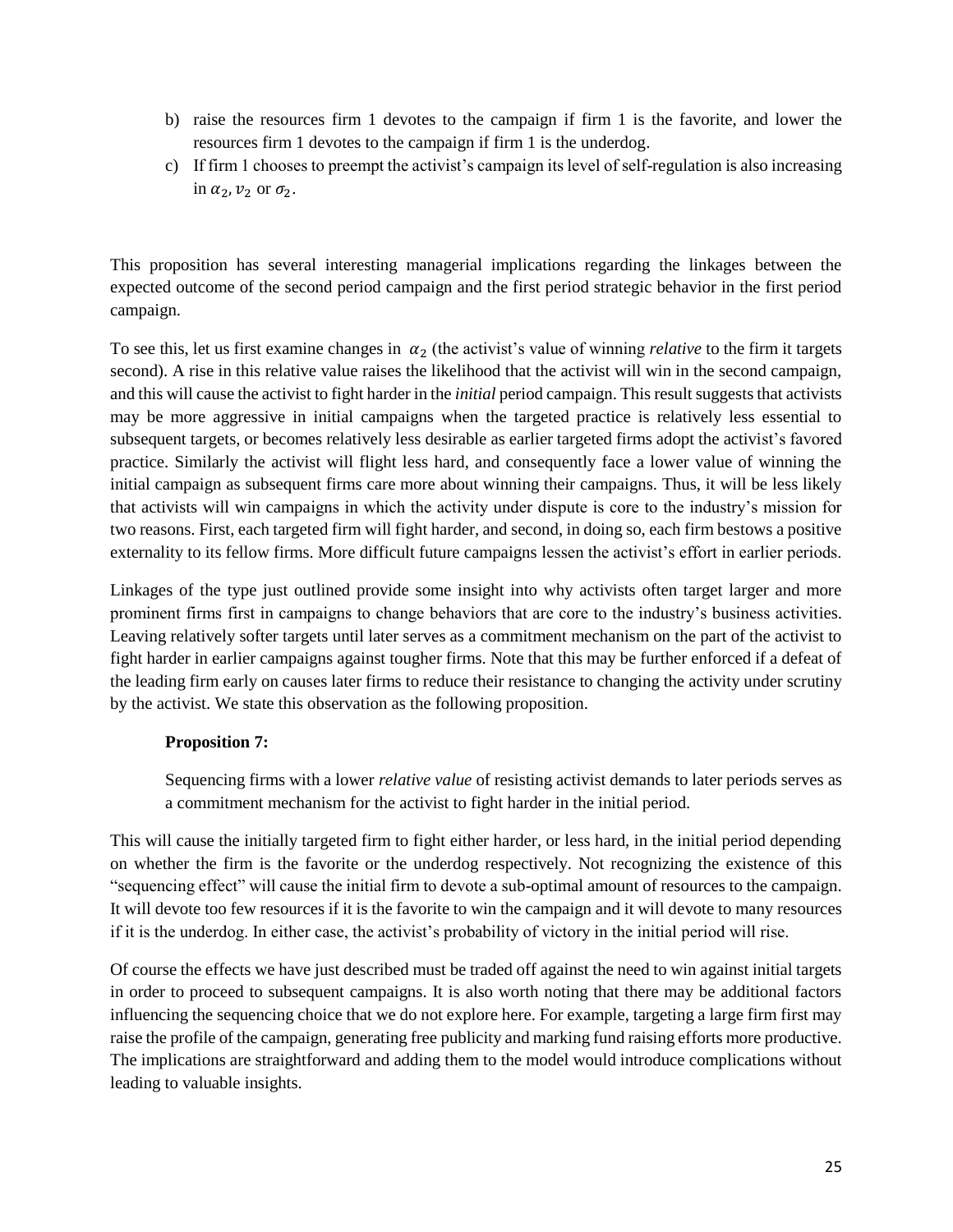Next, we turn to how changes in the capabilities of firms located later in the activist's sequence affect initial firm and activist resource allocation decisions. Recall that as the activist's relative campaign capabilities grow, it is more likely to win. In term of resources devoted to the campaign, if the activist is the underdog, this change will raise the level of resources both it and the firm devote to the campaign, but if the activist is the favorite, both it and the firm will reduce their campaign resources.

Bearing in mind that an increase in firm capabilities results in a *reduction* in the activist's *relative* capabilities, all else equal, we obtain the following implication.

# **Proposition 8:**

Lower *relative firm capabilities* to later the harder the activist will flight in the initial period. This will cause the initial firm to fight either harder, or less hard, in the initial period depending on whether the firm is the favorite or the underdog respectively.

Not recognizing the existence of this "sequencing effect" will cause the initial firm to devote a sub-optimal amount of resources to the campaign. It will devote too few resources if it is the favorite to win the campaign and it will devote to many resources if it is the underdog.

This implication has important implications for managerial strategy. The more capable are firms in future periods the less willing the activist will be to devote resources to its initial campaign, lowering its probability of victory. Thus, the groups of firms that are likely targets of an activist have an incentive to share information aimed at raising campaign capabilities. In practice this information sharing may be accomplished through groups such as industry trade associations.

Changes in  $v_2$  are less straight forward, although not difficult to understand. As we have shown in proposition 1, increases in  $\nu$  generally result in a greater level of resources being devoted to the campaign by both sides, but for extreme values of  $\alpha$  may result in a reduction in resources for the firm (high  $\alpha$ ) or the activist (low  $\alpha$ ). In general, however, the larger is  $\alpha_2$  the more likely it is that the activist will fight harder in the second period following an increase in  $v<sub>2</sub>$ , resulting in an increased probability of winning in the second period. This, in turn, will raise the amount the activist will devote to the initial period campaign.

This observation offers another explanation for why activists may choose to target influential firms first, even if those firms appear to be harder targets. If a victory over an influential firm makes it easier for subsequent firms to give into the activist's demands (i.e., lowers the stakes for subsequent firms) then the behavior of such firms serves as a mechanism for the activist to commit to fighting harder against the initial target. This appears to be the case in the campaign of the Rainforest Action Network's campaign against Citigroup concerning project finance (cite Baron). While Citigroup was the world leader in project finance and therefore likely had the most at stake in resisting RAN's demands, the fact that other firms followed Citigroup's lead meant that if Citigroup gave in to RAN's demands others could do so at less cost. Indeed several firms adopted RAN's demands relatively quickly after Citigroup did. Anticipation of this would have made RAN a stronger competitor for Citigroup in the initial campaign.

In general, our message for managers facing campaigns of a semi-sequential nature is that while the firm may face the activist in a single engagement, they too must think of future engagements if they are to correctly allocated resources to their own skirmish with the actitivist. Indeed, the manager may want to think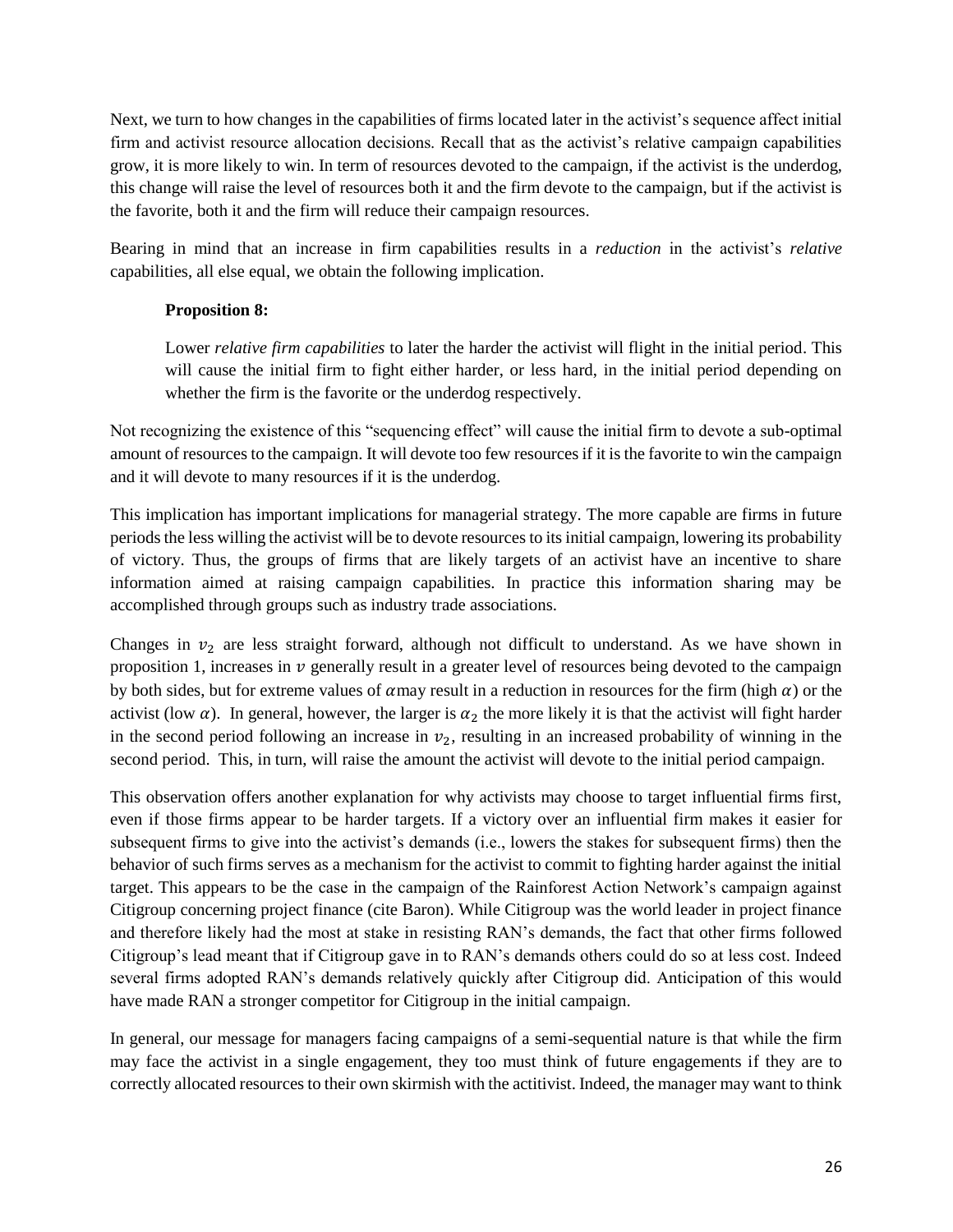about these issues before a campaigns begin, and engage in such actions as collecting and sharing information about tactical engagement with activists.

If managers fail to account for the externalities that arise due to this semi-sequential process, they will tend to under-invest (over-invest) when they are in the underdog (favorite) role in campaign resources when changes in future potential campaigns cause the activist to invest more in the current campaign. Similarly, if such changes cause the activist to fight less hard in the current campaign the manager runs the risk of over-investing (under-investing) in campaign resources when the firm is the underdog (favorite). This result suggests that, at least prior to the activist's targeting sequence decision, an optimal deterrent strategy for firms is to share knowledge and tactics aimed at resisting the activist.

Add Section on Empirical Implications

# **5. Conclusion - Discussion [Incomplete/rework]**

In this paper we have used the theory of contests to gain insights into activist campaigns against a single or, sequentially, multiple firms. We also examine a firm's decision to self-regulate, exploring the conditions under which a fully rational firm may eschew self-regulation in favor of a costly campaign. We explore the factors that affect the level of resources each side devotes to the campaign, including issue importance and organizational effectiveness.

By examining activist campaigns through the lens of a contest model, we emphasize the importance of taking into account firm and activist characteristics in examining optimal campaign strategies. Our single period model highlights the importance of not treating all activist campaigns equally. Just as firm vary in their ability to fight campaigns and what is at stake so do activists. Allowing for the possibility of selfregulation in a contest model highlights the fact that beyond simple mistakes about rivals abilities and stakes, costly campaigns may result when campaigns serve purposes for activists (e.g., publicity) or firms (reputation building) additional to the issue at hand. Our two-period campaign model in which the activist, after winning the first contest, targets a second firm in the same industry illustrates that future activist-firm campaigns have important spillover effects on the current period campaign that must be taken into account if player are to make optimal campaign resource allocation decisions.

We have purposely used one of the simplest contest success functions. This leaves open many avenues for future research that our basic framework will allow one to conduct. First, one could put more structure on the contest, as has being done in other applications for contest models, in order to better fit with specific kinds of campaigns. The literature on contests, in fact, offers many variations in the set-up leading to various strategies and outcomes. We see our paper as a baseline model that could be used by others in the future to go in this direction and provide a much more detailed understanding of the different kinds of campaigns.

One could also look at the role of government or foundations, and how they might try to make campaigns fairer by sponsoring the activists. This would then become close to what is being done in the sport literature by including handicapping systems (and how these systems make the games fairer and more interesting).

Another avenue is to explore welfare implications of private politics, or returns on investments (as in Abito et al., 2015). In which cases do excessive resources get burnt compared to what they should? There are clearly cases in our model where these ineffective situations tend to appear.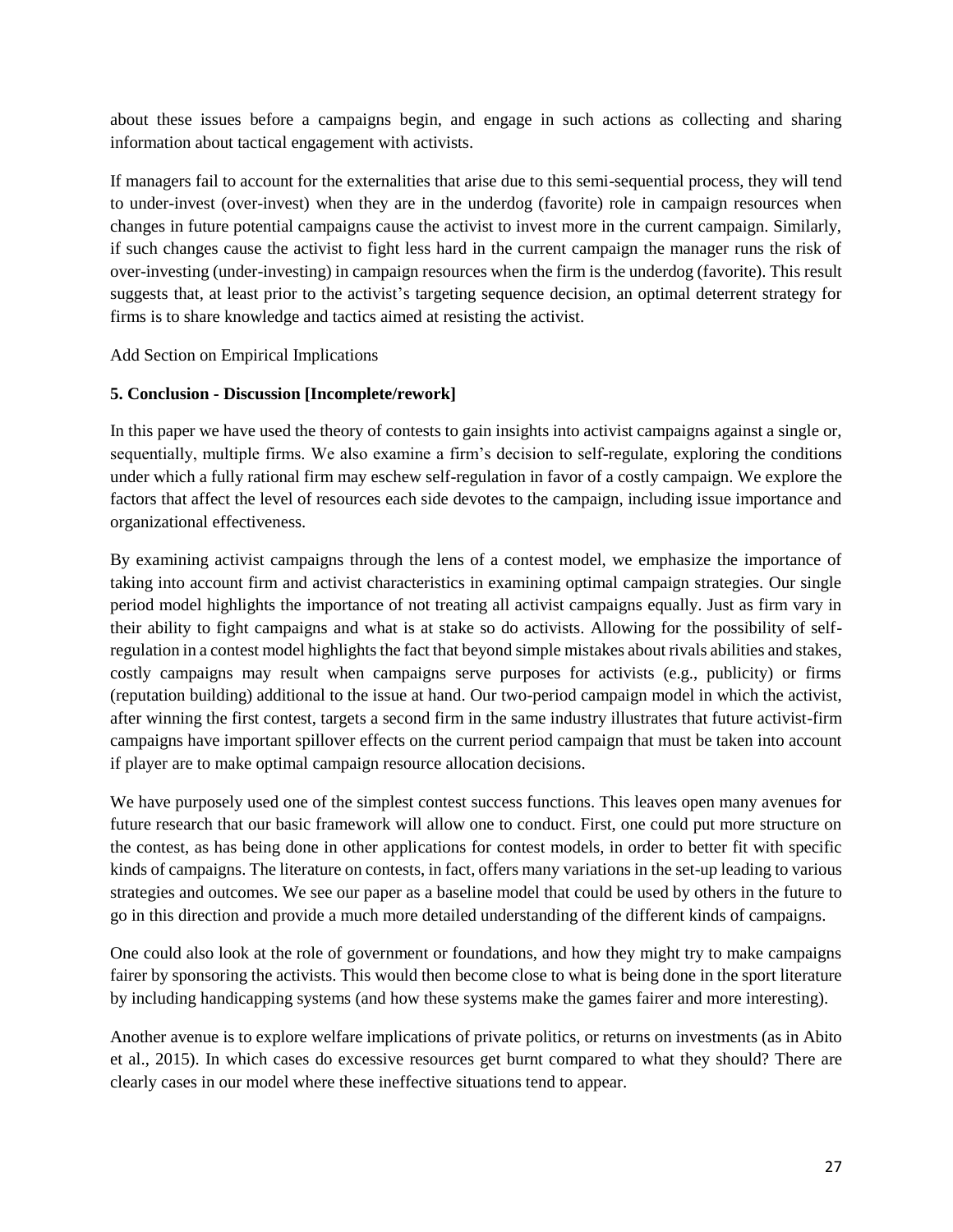In a similar vein, one could also explore pre-commitment periods in which the players observe ex ante the reaction functions, and thus make strategic commitments accordingly. In some cases, this could reduce the resources spent in campaigns, which could potentially be welfare improving. For this to happen, the leader in the game would have to make some credible commitments to a strategy, for instance by hiring top crisis management strategy stars (if this player wants to fight) or by firing its crisis management strategy department (in case this player wants to avoid fighting the campaign).

Note that this pre-commitment approach makes sense as an extension of our game because a campaign always require some resource spending, even in cases where one player gives up early (in particular because there is always a probability, even small, to win the campaign). The pre-commitment approach would eradicate these costs.

Our work invites more research on the behaviors, organization and strategies of activists. These are not the focus of the current private politics literature, but our paper highlights many important issues that emerge when one takes into account the heterogeneity among these activists in the context of campaigns.

One way to expand our framework would be to explore new opportunities that would be given (by the firm or by others) to the activists. In our approach, this would dilute the value of winning for the activist, and it would then make it more attractive for firms to fight less in the contest. More collaborative approaches, for instance, in which firms and activists work together to solve social or environmental issues might lead to this type of outcome. This would need to be explored formally and in depth to see the conditions under which it might happen.

The contest approach could also provide interesting perspectives to model together private and public politics. Public politics takes the form of an all-pay auction in which several players win over others, whereas private politics would take the form of a sequential contest.

Note that the role of the media in campaigns in somewhat captured in our framework through the intensity of campaigns, i.e. as a byproduct of the total amount of resources invested by the players in the contest. Another avenue for future research would be to explore how external factors affect relative players' attributes. For example, the role of the media could be modelled more specifically in our two period games. One could imagine a set-up in which the first period contest generates a certain level of media attention on the issue, which then impacts the second period contest. Media attention could be a function of the total resources devoted to the campaign by the players. This would also allow to introduce the idea of media bias and how this might impact players' strategies and the outcome of the campaign (on this, our paper would complement Baron (2006)).

We could relax the assumption that the activist has to win the first stage to get to the second stage. For example, one could imagine this to be a decreasing function of the probability that the firm wins the first stage. In other words, there would always exist a positive probability that the second stage is being played. Note that, considered this way, future research might relax the assumption we made in this paper regarding the fact that activist has to win the first stage in order to move to the second stage. For instance, one could imagine that the activist, even if it loses in the first period, might benefit from the intensity of the campaign generated (measured as the sum of the resources invested by the players in the first contest) and might then launch into a second contest with another firm based on this. Again, this might be particularly attractive for the activist in countries with strong liberal media biases.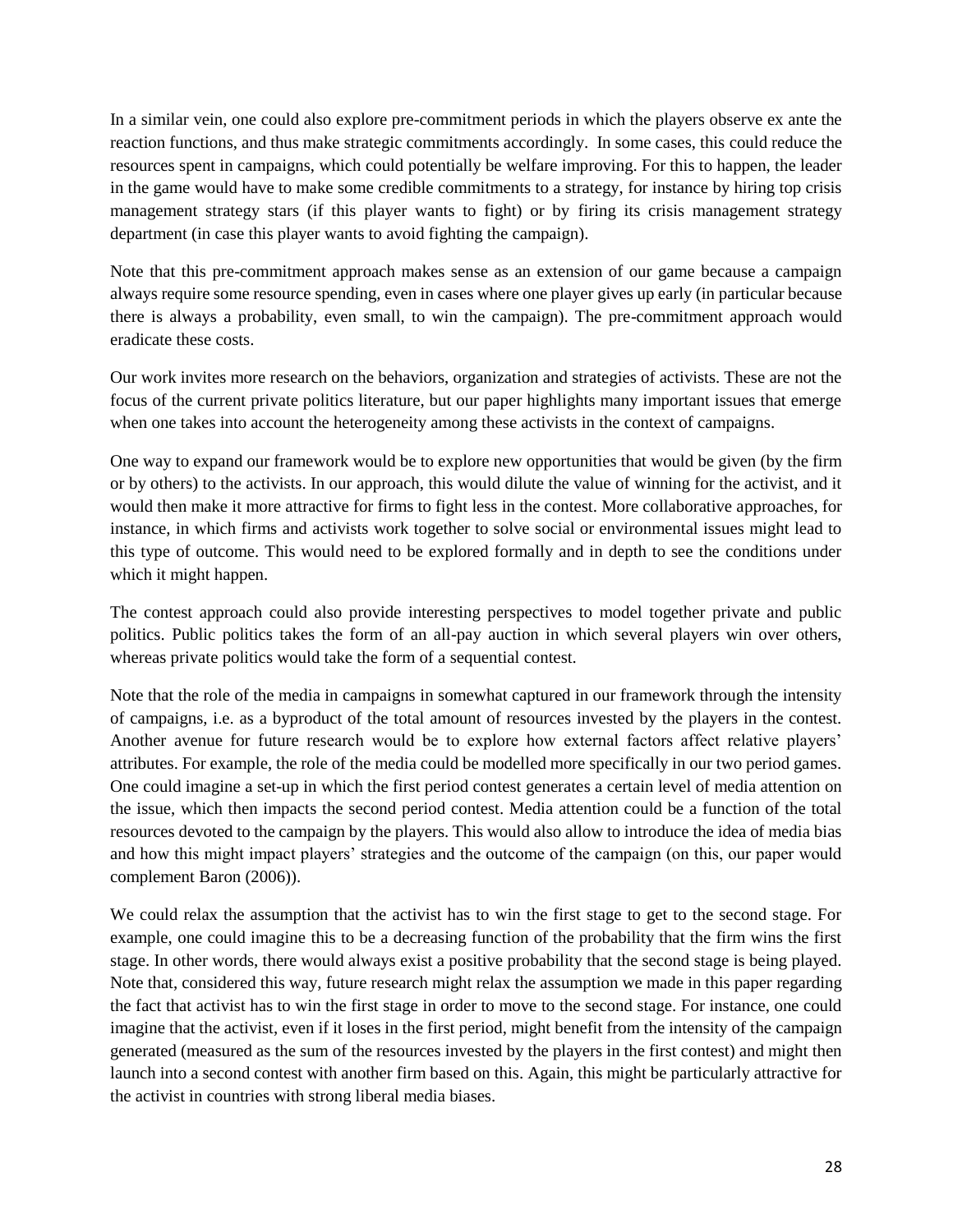Another external factor that could be included in our framework would be the discovery, from the first to the second period, of additional scientific evidence. This could affect the players' strategies and, in particular, their incentives to escalate the resources they invest in the campaign. One well documented historic example is the campaign led by environmental NGOs such as Natural Resources Defense Council during the 1970s and 1980s against producers of chlorofluorocarbons (CFCs), notably the industry leader Du Pont (Reinhard, 1995). During the 1970s, when there was uncertainty about the environmental impact of CFCs, Du Pont vigorously opposed pressures from NGOs and government to regulate the industry. However, new findings by NASA and the scientific community in the late 1980s, which demonstrated a clear link between CFCs and stratospheric ozone depletion, encouraged NRDC to escalate its campaign and to call for a worldwide ban on production. Recognizing the new threat, Du Pont responded by adopting a more conciliatory approach and openness to industry-wide regulation. Hence, as new evidence on an issue becomes publicly available over time, targeted firms may initially adopt a strategy of concerted resistance but later switch to 'backing off' when the activist is perceived as winning the campaign.

Finally, one could explore the role of uncertainty over some of the players' types, and how it affects their strategies during the campaign. This question could be interesting since, in many cases, the firm does not know the type of activist it is facing, whereas this is an important part of activists' strategies to study the companies they want to target, suggesting that asymmetric information could play an important role in campaigns.

### **REFERENCES**

Abito J.M., Besanko, D., Diermeier D. 2015. Reputational Dynamics, Private Regulation, and Activist Pressure. De Figuereido JM, Lenox M, Oberholzer-Gee F, VandenBergh RG, eds. *Strategy Beyond Markets* (Emerald Group Publishing Limited, Bingley, UK), 235–299.

Abito J.M., Besanko D., Diermeier D. Forthcoming. *Dynamics of corporate campaigns.*

Balsiger, P. 2015. Explaining dynamic strategies for defending company legitimacy: The changing outcome of antisweatshop campaigns in France and Switzerland. *Business and Society*. 57, 4: 676-705.

Baron, D.P. 2001. Private Politics, Corporate Social Responsibility, and Integrated Strategy. *Journal of Economics and Management Strategy*. 10:7- 45.

Baron, D.P. 2003. Private Politics. *Journal of Economics and Management Strategy*. 12: 31-66.

Baron, D.P. 2006. Persistent media bias. *Journal of Public Economics*. 90, 1-2: 1-36.

Baron, D.P. 2016. Self-regulation and the market for activism. *Journal of Economics and Management Strategy*. 25, 3: 584-607.

Baron, D.P., Diermeier, D. 2007. Strategic activism and nonmarket strategy. *Journal of Economics and Management Strategy*. 16, 3: 599-634.

Breitinger, D., & Bonardi, J.-P. 2016. Private politics daily: What makes firms the target of media/internet criticism? An empirical investigation of firm, industry and institutional factors. *Advances in Strategic Management, 34*, 331-366.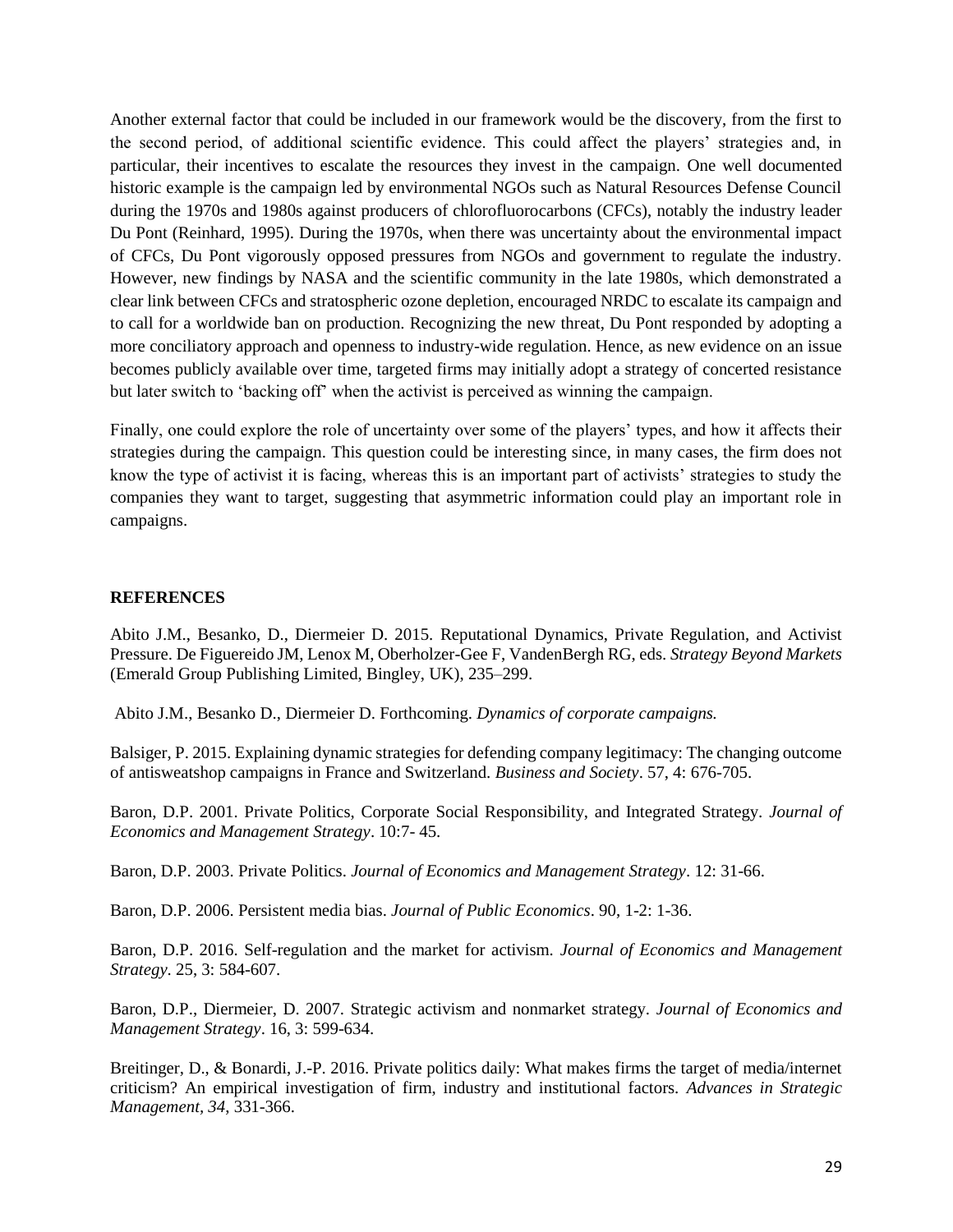Burns, J., Spar, D. 2002. Hitting the wall: Nike and international labor practices. Harvard Business School case: 9-700-047.

Eesley, C., & Lenox, M. 2006. Firm response to secondary stakeholder action. *Strategic Management Journal*, 27: 765–781.

Elsbach, K.D., Sutton, R.I. 1992. Acquiring organizational legitimacy through illegitimate actions: A marriage of institutional and impression management theories. *Academy of Management Journal.* 35, 4: 699-738.

Gupta, S. & Innes, R. 2014. Private politics and environmental management. *Journal of Environmental Economics and Management, 68*, 2:, 319-339.

Harbaugh, R. & Klumpp, 2005. Early round upsets and championship blowouts. *Economic Inquiry*, 43(2): 316-329

Harrison, A. & Scorse, J. 2010. Multinationals and anti-sweatshop activism. *American Economic Review*. 100, 1: 247-253.

Innes, S., Gupta, R. 2011. Determinants and environmental impact of private politics: An empirical analysis.

King, B. 2008. A political mediation model of corporate response to social movement activism. *Administrative Science Quarterly*, 53: 395–421.

King BG, McDonnell MH. 2015. Good firms, good targets: The relationship between corporate social responsibility, reputation, and activist targeting. Tsutsui K, Lim A, eds. *Corporate Social Responsibility in a Globalizing World: Toward Effective Global CSR Frameworks*. (Cambridge University Press, Cambridge, UK), 430-454.

King, B. & Soule, S. 2007. Social movements as extra-institutional entrepreneurs: The effect of protest on stock price returns. *Administrative Science Quarterly* 52, 3: 413-442.

Konrad, K. 2009. *Strategy and Dynamics in Contests*. Oxford University Press.

Lamin, A., & Zaheer, S. 2012. Wall Street vs. Main Street: Firm strategies for defending legitimacy and their impact on different stakeholders. *Organization Science, 23*, 47-66.

Lenox, M., Eesley, C. 2009. Private environmental activism and the selection and response of firm targets. *Journal of Economics and Management Strategy*. 18, 1: 45-74.

Lyon, T.P., A. Heyes, and S Martin. 2016 Salience Games: Keeping Environmental Issues In (and Out) of the Public Eye. *Ross School of Business Working Paper No. 1318*

Maxwell, J.W., T.P. Lyon and S. C. Hackett. 2000. Self-Regulation and Social Welfare: The Political Economy of Corporate Environmentalism. *Journal of Law and Economics*. 43, 583-618.

McDonnell M-H. 2016. Radical Repertoires: The Incidence and Impact of Corporate-Sponsored Social Activism. *Organization Sci.* 27(1):53-71.